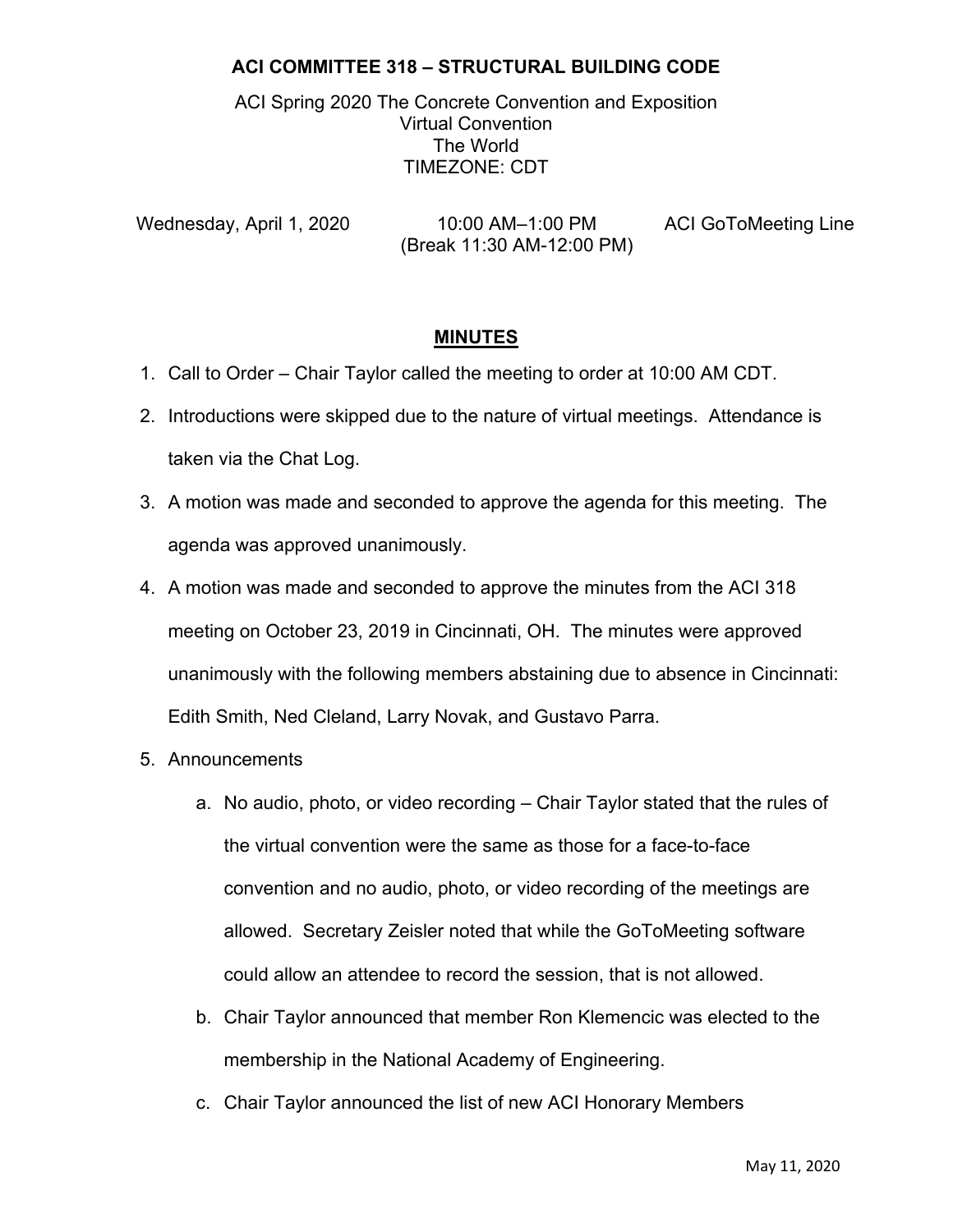#### ACI Spring 2020 The Concrete Convention and Exposition Virtual Convention The World TIMEZONE: CDT

- i. Dean A. Browning prior ACI 318 member
- ii. Gary J. Klein current ACI 318 member
- iii. Harald Müller
- iv. Genaro L. Salinas
- v. Eldon G. Tipping
- vi. James K. Wight current ACI 318 member
- d. Chair Taylor reported and thanked current consulting member Basile Rabbat for his efforts to catalogue and share development information from previous cycles of ACI 318. There was a motion from ACI 318 to commend Basile Rabbat for his efforts and the motion was seconded. The motion was approved unanimously. ACI 318 commends and thanks Basile Rabbat for his efforts.
- e. 318 Membership updates Chair Taylor went over the membership changes that occurred over the past 6 months:
	- i. Curt Decker retired from 318
	- ii. Ned Cleland added to 318, Sub B and Sub H
	- iii. Edith Smith added to 318, Sub P and Sub F
	- iv. Carol Hayek added to 318, Sub T
	- v. Harry Gleich added to Sub A and Sub E
	- vi. Tony Nanni retired from Sub L chair, continuing as Sub L member
	- vii. Neven Krstulovic-Opara added as new Sub L chair
	- viii. Saman Abdullah added to Sub W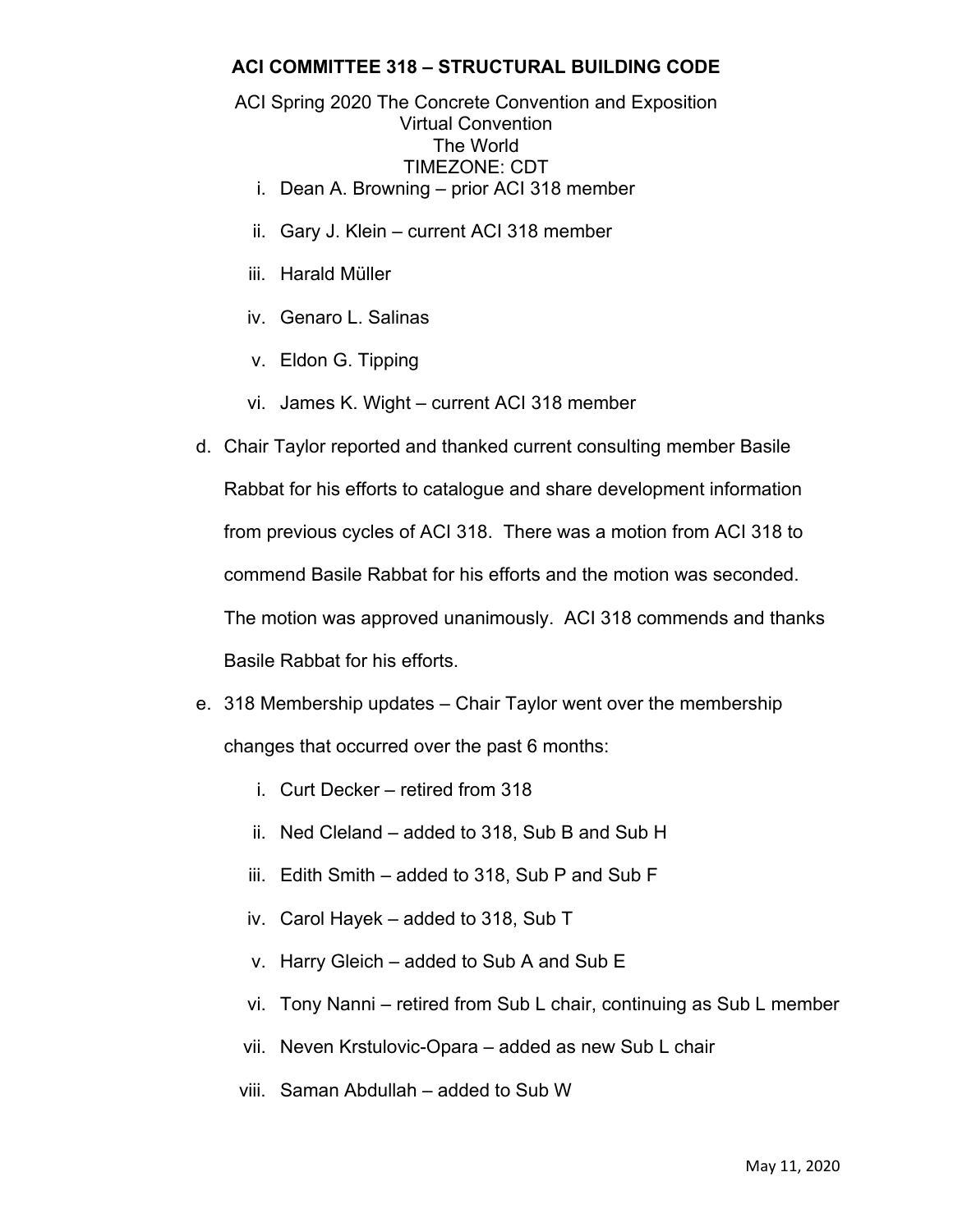ACI Spring 2020 The Concrete Convention and Exposition Virtual Convention The World TIMEZONE: CDT

f. Chair Taylor reminded the committee members that draft change proposals are confidential. He encouraged members to seek advice if needed but to avoid sharing with the general public. Chair Taylor also noted that this confidentiality extended to change proposals from previous cycles of ACI 318 that are posted on the ACI 318 webpage.

- 6. Structure of the main committee and subcommittees
	- a. Chair Taylor reviewed the subcommittee numbering convention on the webpage. Chair Taylor also reviewed the change proposal numbering and lettering convention for 318.
- 7. Code and Change proposal items
	- a. Chair Taylor discussed the possibility of requiring design examples for all change proposals. The general feeling from the comments received was that examples are always a helpful addition, but there should not be a requirement to include examples for every change proposal.
	- b. Chair Taylor suggested that the Code is becoming quite long. He encouraged the subcommittees to review their commentary sections for information that could be reduced or removed. He also requested that staff look at formatting changes that might help remove some of the white space that occurs because of the side-by-side nature of the Code and Commentary.
	- c. Subcommittee A chair Holland brought forward some of the work that Sub A is planning to work on for the statistical proportioning of concrete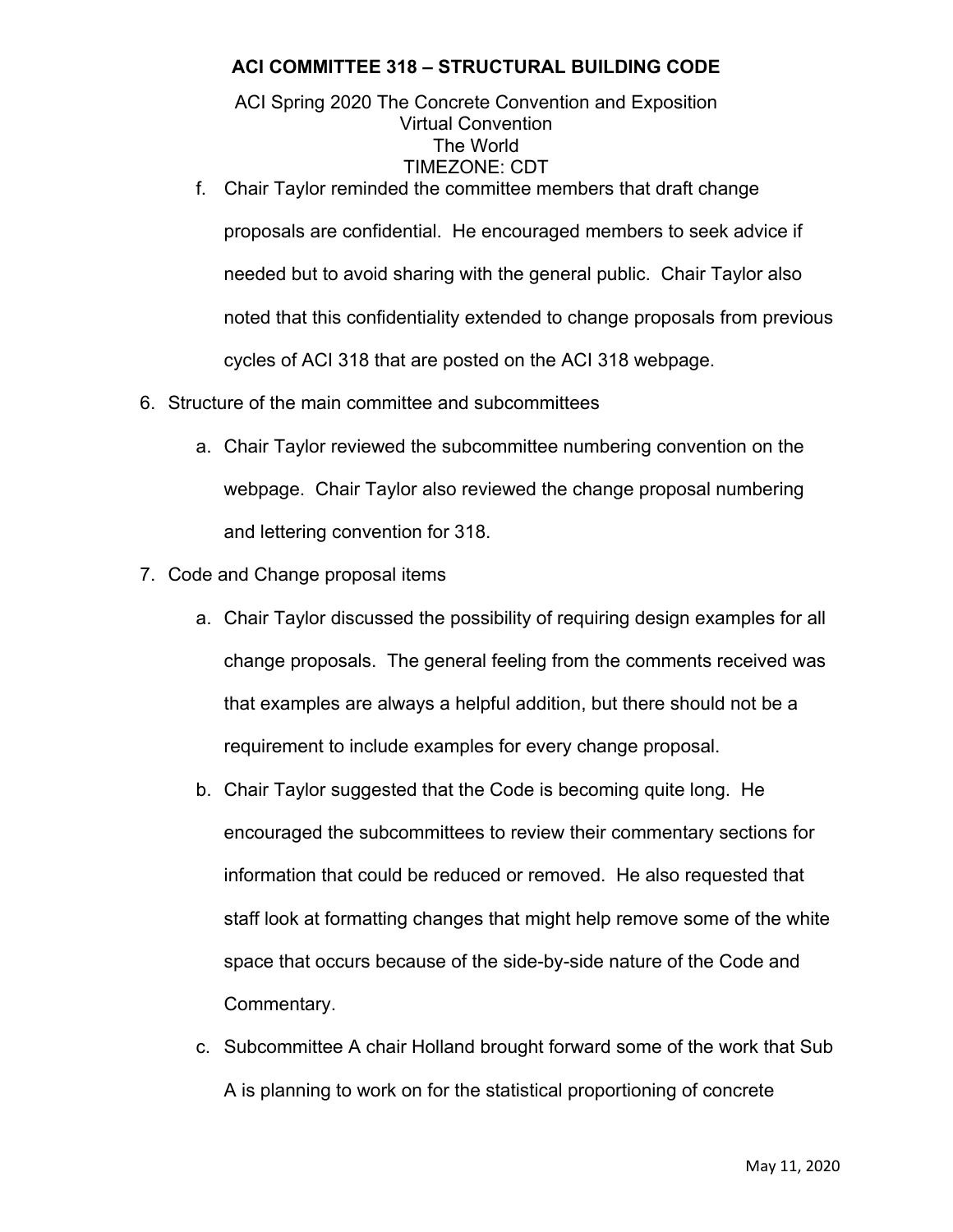ACI Spring 2020 The Concrete Convention and Exposition Virtual Convention The World TIMEZONE: CDT mixtures. There are some issues with leaning on ACI 301 and ACI 214 to provide mandatory language requirements for this topic, so Sub A will be looking into this during this ACI 318 Code cycle.

- d. ICF code case task group leader Frosch notified the committee that there will be an ICF code case ballot item on the May 1 ACI 318 main committee ballot concerning using ICF forms for buildings over 2 stories.
- e. Chair Taylor reviewed the 318 Main LB20-01 ballot results. Sub A chair Holland and Sub H chair Wood will go over their results specifically during their respective reports to the committee.
- 8. Procedural issues
	- a. Chair Taylor and secretary Zeisler went over the basic procedures used to take care of suggested errata that ACI staff and members often receive from a variety of sources.
		- i. Zeisler indicated that ACI staff has an errata webpage where anyone can both download existing errata but also suggest errata to ACI.
		- ii. From there, Zeisler transcribes the errata request into a submission form that is cataloged and sent to chair Taylor for consideration.
		- iii. Taylor indicated there were three ways that errata are considered:
			- 1. Editorial issues that are obvious are handled by Taylor approving directly.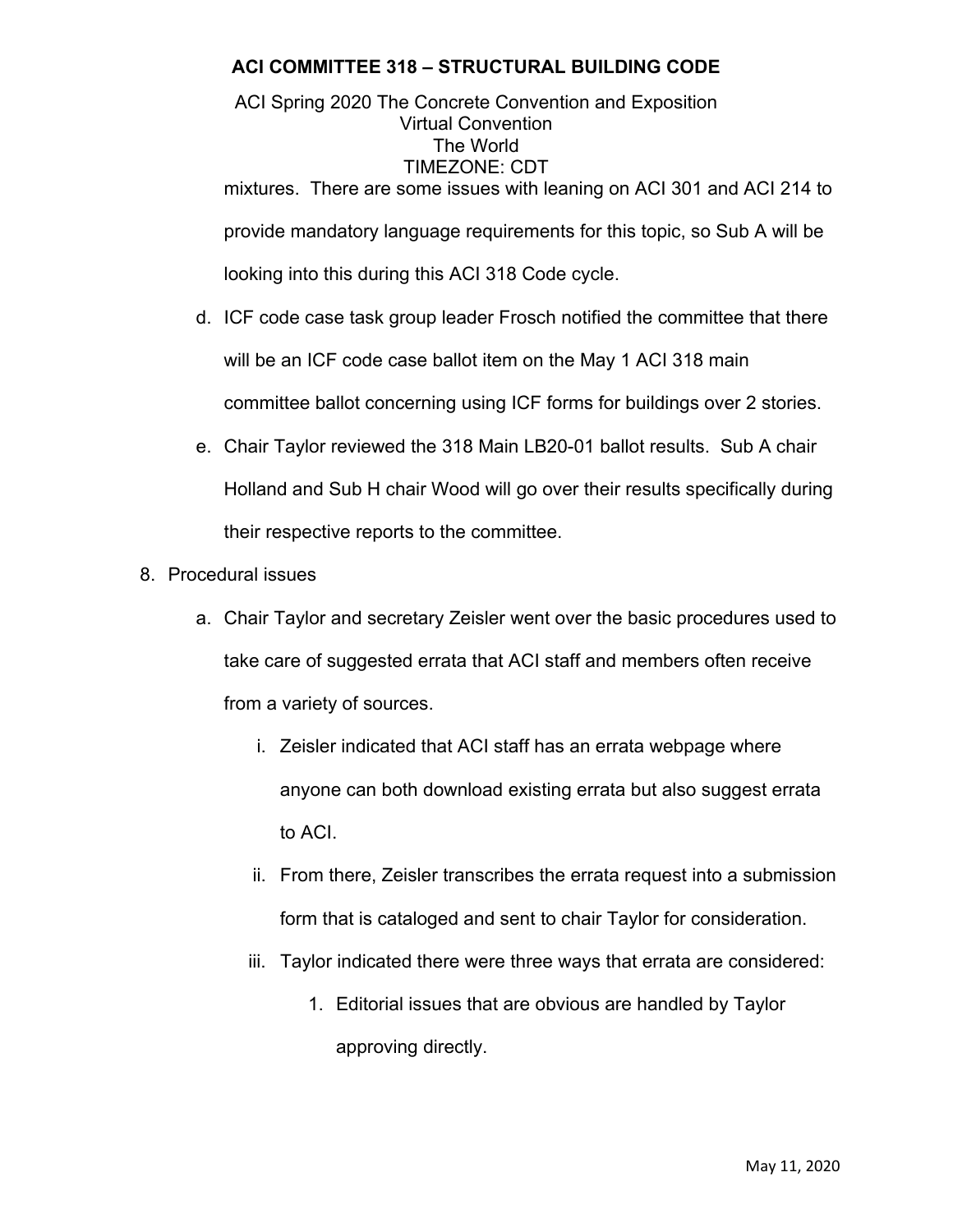ACI Spring 2020 The Concrete Convention and Exposition Virtual Convention The World TIMEZONE: CDT

2. Technical issues where Taylor requests the appropriate subcommittee to review the erratum. This may involve a

subcommittee ballot in some cases.

- 3. Technical issues where Taylor requests the appropriate subcommittee create a change proposal for the next code cycle.
- 9. Schedule of code cycle
	- a. Zeisler displayed the code cycle with an additional ballot scheduled for September 11 through October 12, 2020 to assist the subcommittees with finalizing some of the supplemental items that are being worked on.
	- b. Chair Taylor announced that the last chance to have any item approved by the main committee for inclusion in the 2022 supplement is at the Fall 2020 Convention in Raleigh.
- 10. Reports from Subcommittee Chairs
	- a. All subcommittees provided verbal reports, and some provided slides with their verbal reports. Those slides are available on the ACI 318 webpage under Correspondence $\rightarrow$ 318-25 $\rightarrow$ 200401 Virtual Main Pres. and Sub Reports.
	- b. During their report, sub H chair Wood requested to approve change proposal CH120b that was balloted in LB20-01. Chair Wood stated that all negatives had been withdrawn based on removing all commentary changes made in CH120b. A motion was made to approve CH120b as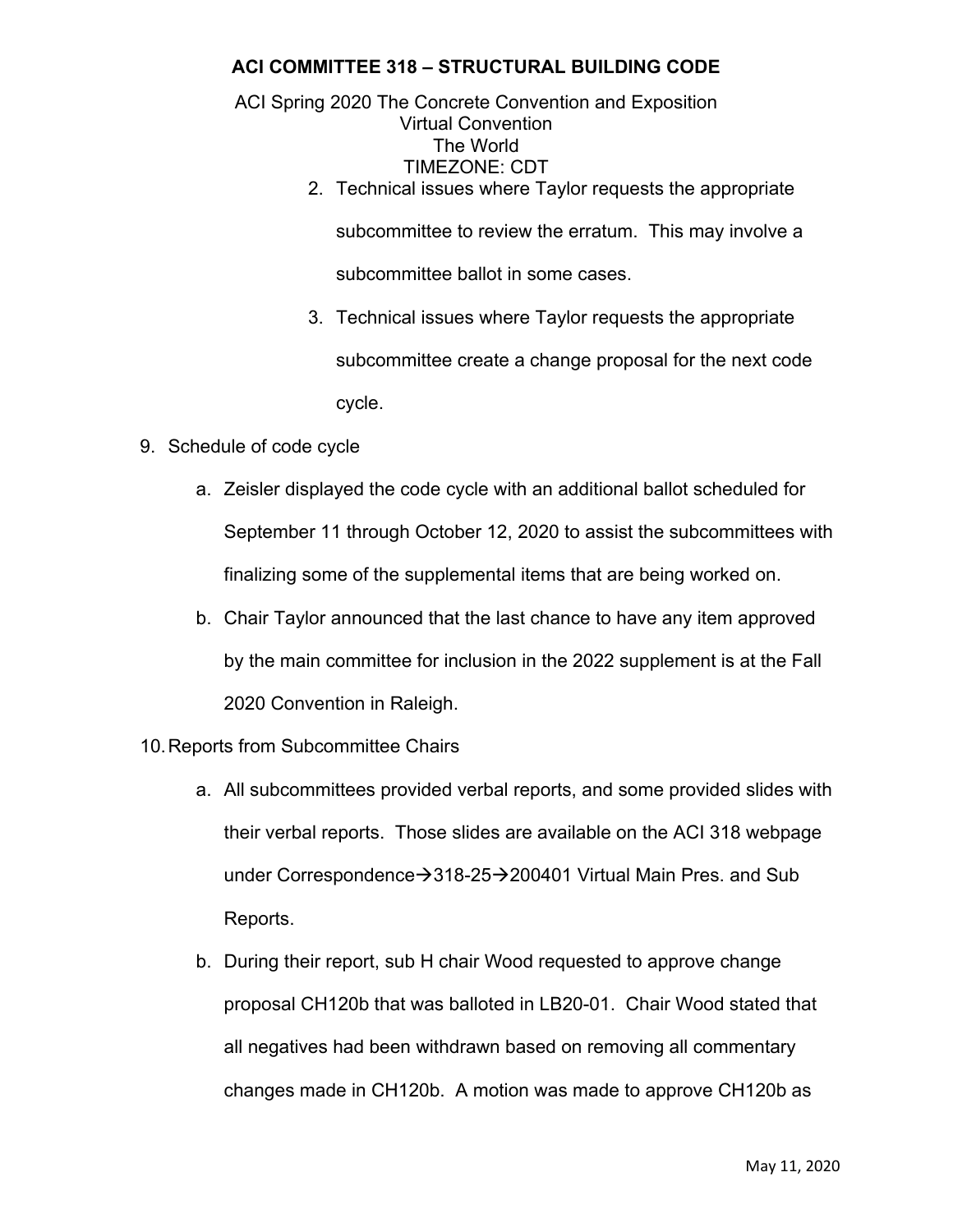ACI Spring 2020 The Concrete Convention and Exposition Virtual Convention The World TIMEZONE: CDT amended and was seconded. A voice vote was made with disapprovals and abstentions first being voiced. There were no negatives or

abstentions, so the motion was successful and CH120b was approved

unanimously. Sub H chair Wood was congratulated for having the first

approved change proposal of this 318 code cycle.

- 11. New Business none was brought forward.
- 12. Next Meeting
	- a. Wednesday, October 28, 2020
- 13. Adjourned at 2:15 PM, CDT.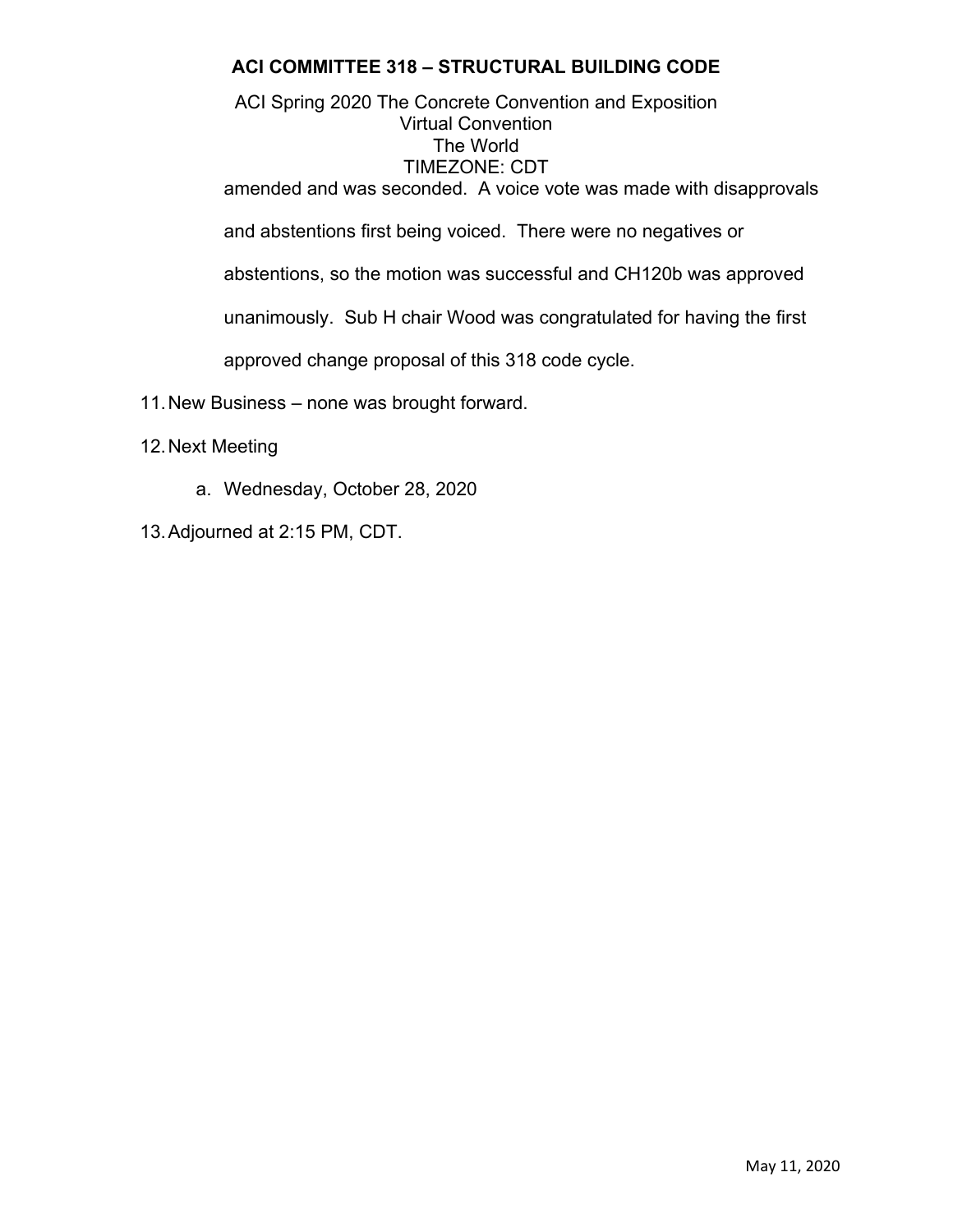#### ACI Spring 2020 The Concrete Convention and Exposition Virtual Convention The World TIMEZONE: CDT

#### List of ACI 318 Subcommittees

\_\_\_\_\_\_\_\_\_\_\_\_\_\_\_\_\_\_\_\_\_\_\_\_\_\_\_\_\_\_\_\_\_\_\_\_\_\_\_\_\_\_\_\_\_\_\_\_\_\_\_\_\_\_\_\_\_\_\_\_\_\_\_\_\_\_\_\_\_\_

- 318-A General, Concrete, and Construction
- 318-B Anchorage and Reinforcement
- 318-C Safety, Serviceability, and Analysis
- 318-D Members
- 318-E Section and Member Strength
- 318-F Foundations
- 318-H Seismic Provisions
- 318-I International Workshop
- 318-J Joints and Connections
- 318-L International Liaison
- 318-N Sustainability
- 318-P Precast and Prestressed Concrete
- 318-S Spanish Translation
- 318-SC 318 Steering Committee
- 318-T Post-tensioned Concrete
- 318-W Wind Provisions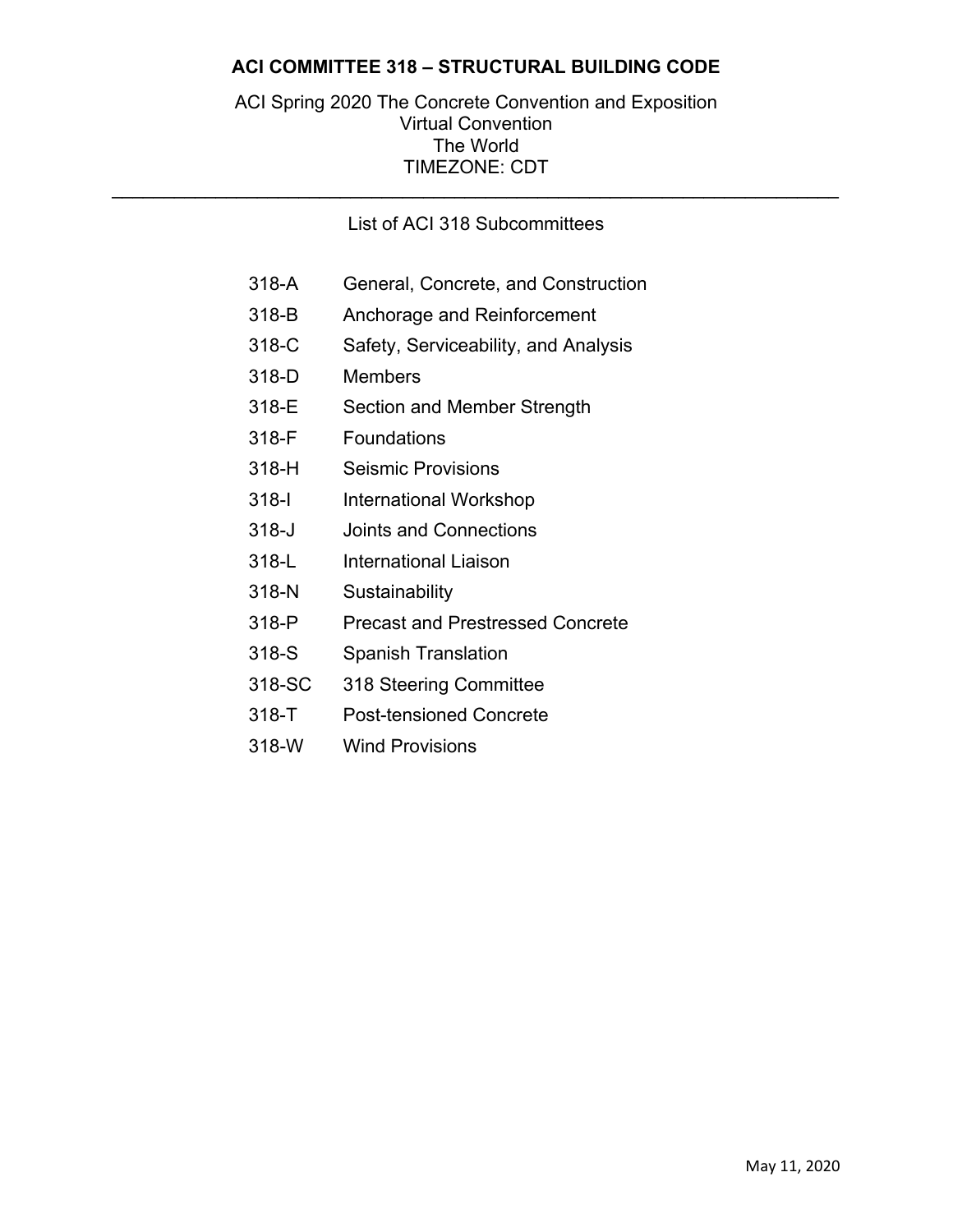| ACI 318 - Main Committee Meeting Attendance Sheet (based on GoToMeeting Chat Log) - April 1, 2020 |
|---------------------------------------------------------------------------------------------------|
| Ahmed Abdulhaq Ahmed / University of Mustansiriyah, Iraq - guest                                  |
| Alireza Asadian, Concordia University, Guest.                                                     |
| Amy Trygestad, CRSI, visitor                                                                      |
| Andrea Schokker, voting                                                                           |
| Andres Lepage, Voting Member                                                                      |
| Andy Taylor, voting                                                                               |
| Anurag Sinha, member 318-L, New Delhi, India                                                      |
| <b>Burcu Burak Bakır - Guest</b>                                                                  |
| Carin Roberts-Wollmann - voting                                                                   |
| Carlos Ospina - Voting, SubF Chair                                                                |
| Carol Hayek - voting member                                                                       |
| Cathy French - voting                                                                             |
| Charlie Dolan, Consulting member                                                                  |
| Colin Lobo voting                                                                                 |
| Conrad Paulson - Subcommitte 318-B                                                                |
| Dan Mullins, voting                                                                               |
| Dave Darwin, voting                                                                               |
| David Fields - voting                                                                             |
| David Sanders, Voting                                                                             |
| Dominic Kelly, Voting                                                                             |
| Dr. Ali N. Attiyah / University of Kufa, Iraq - Guest.                                            |
| Edith Smith - voting                                                                              |
| Fariborz Tehrani, Guest                                                                           |
| Frank Malits - voting                                                                             |
| Gary Klein - voting                                                                               |
| Greg McKinnon Sub N                                                                               |
| Guillermo Santana, Sub I                                                                          |
| Gustavo Parra, voting member                                                                      |
| Insung Kim, Sub C                                                                                 |
| Jack Moehle, voting member                                                                        |
| James Wight, voting                                                                               |
| Jeff Rautenberg, WJE Minneapolis, Sub F                                                           |
| Jim Harris - voting member                                                                        |
| JoAnn Browning, voting                                                                            |
| John Bonacci, voting                                                                              |
| John Silva Sub B                                                                                  |
| john wallace, ucla, 318 voting, 318H, 318E                                                        |
| Jose A Pincheira, Voting                                                                          |
| Ken Elwood, voting                                                                                |
| Larry Krauser, sub-committee member 318-0T                                                        |
| Lawrence Novak - voting                                                                           |
| Lesley Sneed - voting                                                                             |
| Long Phan - voting                                                                                |
| Loring Wyllie - voting                                                                            |
| Luis Garcia voting                                                                                |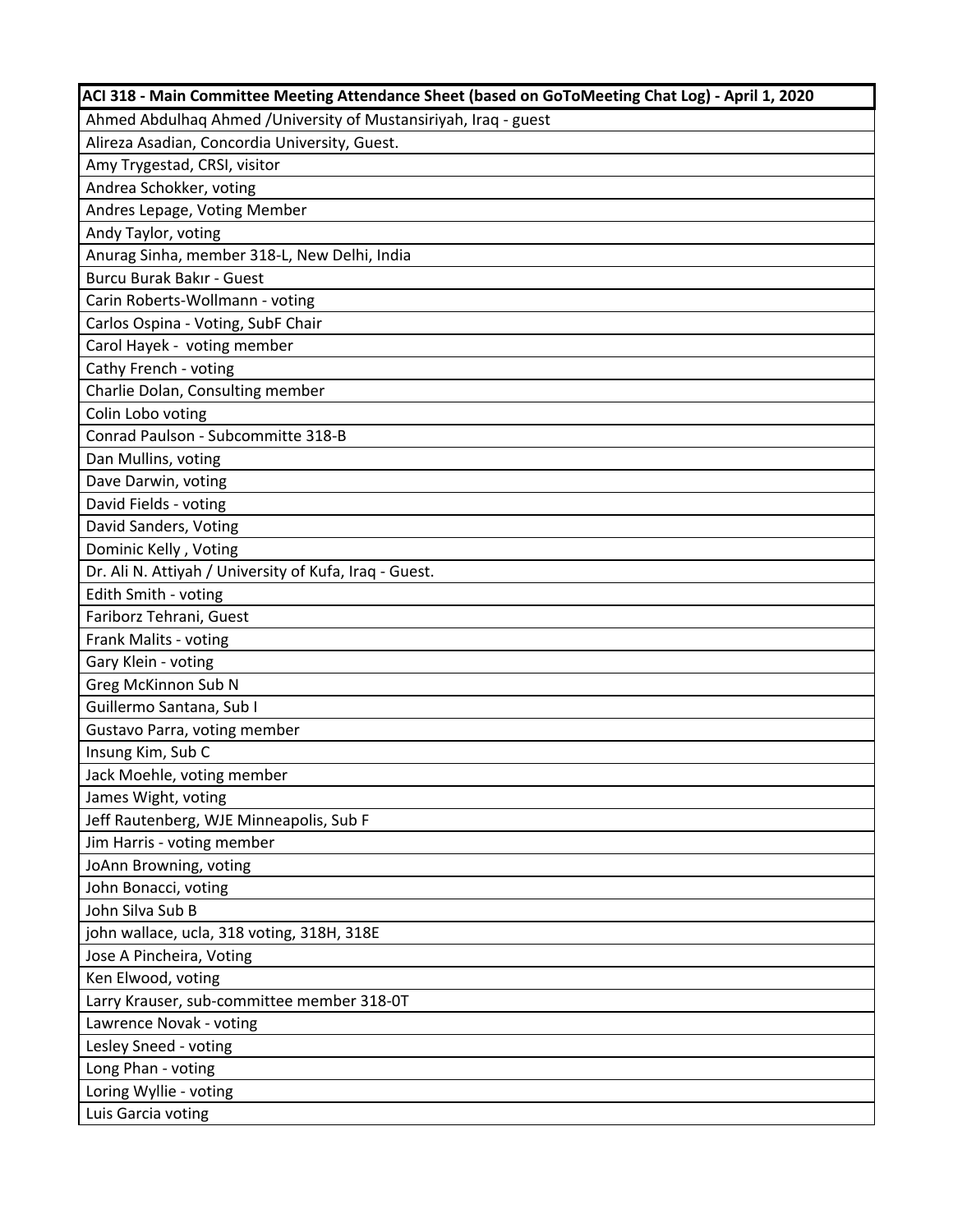Mike Kreger ‐ voting

Mike Mota ‐ Voting

Mike Tholen ‐ ACI staff

Miroslav Vejvoda, Post‐Tensioning Institute; Subcommittee 318‐T voting member

Mostafa Gad Alla, Exeed Precast, UAE‐ guest

Nadir Olabi, guest

Nathan Westin, Visitor

Neal Anderson, Voting, Sub B Chair

Ned Cleland, Blue Ridge Design, Voting

Neven Krstulovic, voting, Sub L Chair

Randall Poston, voting

Rashid Ahmed, Walker Consultants, Guest

Ray Lui ‐ voting member

Robert Frosch, voting

Robert Howell ‐ Guest

 S. K. Ghosh, Voting Saman Abdullah, 318W

Sergio Alcocer ‐ voting

Shana Kelley ‐ voting

Sharon Wood ‐ voting

Shih‐Ho (Simon) Chao, visitor, the University of Texas at Arlington

Siamak Fakhrayee, ACI member, Guest.

Steve Seguirant ‐ voting

Terry Holland voting

Tess Ahlborn, voting

Tom Schaeffer, voting

Trey Hamilton, guest

Viral Patel (voting member)

Werner Fuchs ‐ Sub B and Sub L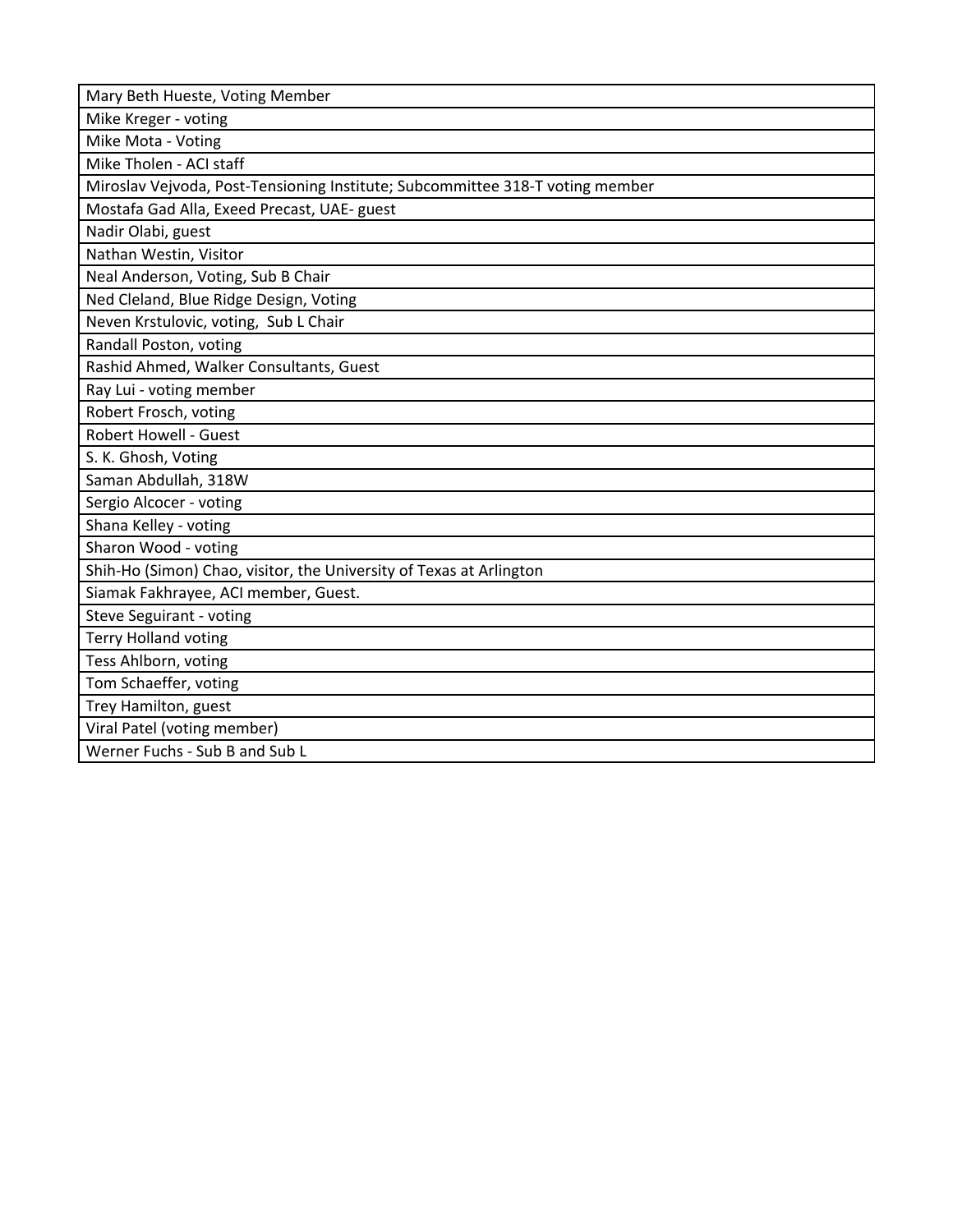**Year** 2019 **Month** 1 **Start Day** 1 *1:Sun, 2:Mon ...* **Start Day** 

# 

**ACI 318‐25 ‐ Start**

| <b>January</b> |  |  |                |                                     |  |  |  |  |  |  |  |
|----------------|--|--|----------------|-------------------------------------|--|--|--|--|--|--|--|
|                |  |  |                | S M T W T F S                       |  |  |  |  |  |  |  |
|                |  |  |                | $1 \quad 2 \quad 3 \quad 4 \quad 5$ |  |  |  |  |  |  |  |
|                |  |  |                | 6 7 8 9 10 11 12                    |  |  |  |  |  |  |  |
|                |  |  |                | 13 14 15 16 17 18 19                |  |  |  |  |  |  |  |
|                |  |  |                | 20 21 22 23 24 25 26                |  |  |  |  |  |  |  |
|                |  |  | 27 28 29 30 31 |                                     |  |  |  |  |  |  |  |

| <b>January</b> |               |  |       |                      | <b>February</b> |         |            |
|----------------|---------------|--|-------|----------------------|-----------------|---------|------------|
|                | TW TFS        |  | S M T |                      |                 | W T F S |            |
|                | $1$ 2 3 4 5   |  |       |                      |                 |         | $1\quad 2$ |
|                | 8 9 10 11 12  |  |       | 3 4 5 6 7 8 9        |                 |         |            |
|                | 5 16 17 18 19 |  |       | 10 11 12 13 14 15 16 |                 |         |            |
|                | 2 23 24 25 26 |  |       | 17 18 19 20 21 22 23 |                 |         |            |
| 9 30 31        |               |  |       | 24 25 26 27 28       |                 |         |            |
|                |               |  |       |                      |                 |         |            |

| <b>January</b> |   |                      |      |  |     |  | <b>February</b> |          |   |                      |   |  |            |  | <b>March</b> |          |   |   |   |                      |            | Legend |  |                    |
|----------------|---|----------------------|------|--|-----|--|-----------------|----------|---|----------------------|---|--|------------|--|--------------|----------|---|---|---|----------------------|------------|--------|--|--------------------|
| S M            | T | W                    | $-1$ |  | F S |  | S               | <b>M</b> | T | W                    | T |  | F S        |  | S.           | <b>M</b> | T | W | T | F S                  |            |        |  | Letter Ballot      |
|                |   | $1 \t2 \t3 \t4 \t5$  |      |  |     |  |                 |          |   |                      |   |  | $1\quad 2$ |  |              |          |   |   |   |                      | $1\quad 2$ |        |  | Convention         |
|                |   | 6 7 8 9 10 11 12     |      |  |     |  |                 |          |   | 3 4 5 6 7 8 9        |   |  |            |  |              |          |   |   |   | 3 4 5 6 7 8 9        |            |        |  | Staff              |
|                |   | 13 14 15 16 17 18 19 |      |  |     |  |                 |          |   | 10 11 12 13 14 15 16 |   |  |            |  |              |          |   |   |   | 10 11 12 13 14 15 16 |            |        |  | <b>Public Comn</b> |
|                |   | 20 21 22 23 24 25 26 |      |  |     |  |                 |          |   | 17 18 19 20 21 22 23 |   |  |            |  |              |          |   |   |   | 17 18 19 20 21 22 23 |            |        |  | TAC Review         |
|                |   |                      |      |  |     |  |                 |          |   | 24 25 26 27 28       |   |  |            |  |              |          |   |   |   | 24 25 26 27 28 29 30 |            |        |  |                    |
|                |   |                      |      |  |     |  |                 |          |   |                      |   |  |            |  | 31           |          |   |   |   |                      |            |        |  |                    |

| <b>April</b> |       |      |                         |  |  |  |  |  |  |  |  |  |  |
|--------------|-------|------|-------------------------|--|--|--|--|--|--|--|--|--|--|
|              |       |      | S M T W T F S           |  |  |  |  |  |  |  |  |  |  |
|              |       |      | $1 \t2 \t3 \t4 \t5 \t6$ |  |  |  |  |  |  |  |  |  |  |
| $\mathbf{z}$ |       |      | 8 9 10 11 12 13         |  |  |  |  |  |  |  |  |  |  |
|              |       |      | 14 15 16 17 18 19 20    |  |  |  |  |  |  |  |  |  |  |
|              |       |      | 21 22 23 24 25 26 27    |  |  |  |  |  |  |  |  |  |  |
|              | 28 29 | - 30 |                         |  |  |  |  |  |  |  |  |  |  |

|              | July |             |  |                         |  |  |  |  |  |  |  |  |  |
|--------------|------|-------------|--|-------------------------|--|--|--|--|--|--|--|--|--|
| S            | M    |             |  | T W T F S               |  |  |  |  |  |  |  |  |  |
|              |      |             |  | $1 \t2 \t3 \t4 \t5 \t6$ |  |  |  |  |  |  |  |  |  |
| $\mathbf{z}$ |      |             |  | 8 9 10 11 12 13         |  |  |  |  |  |  |  |  |  |
|              |      |             |  | 14 15 16 17 18 19 20    |  |  |  |  |  |  |  |  |  |
| 21           |      |             |  | 22 23 24 25 26 27       |  |  |  |  |  |  |  |  |  |
|              |      | 28 29 30 31 |  |                         |  |  |  |  |  |  |  |  |  |

| <b>October</b> |     |  |                |  |                     |  |  |  |  |  |  |  |
|----------------|-----|--|----------------|--|---------------------|--|--|--|--|--|--|--|
|                |     |  |                |  | S M T W T F S       |  |  |  |  |  |  |  |
|                |     |  |                |  | $1$ 2 3 4 5         |  |  |  |  |  |  |  |
|                | 6 7 |  |                |  | 8 9 10 11 1         |  |  |  |  |  |  |  |
|                |     |  |                |  | 13 14 15 16 17 18 1 |  |  |  |  |  |  |  |
|                |     |  |                |  | 20 21 22 23 24 25 2 |  |  |  |  |  |  |  |
|                |     |  | 27 28 29 30 31 |  |                     |  |  |  |  |  |  |  |

|          | <b>April</b>  |  |                                                          | <b>May</b> |  |  |  |  |         |  |  |                                                               |  | <b>June</b>          |  |  |
|----------|---------------|--|----------------------------------------------------------|------------|--|--|--|--|---------|--|--|---------------------------------------------------------------|--|----------------------|--|--|
|          | S M T W T F S |  |                                                          |            |  |  |  |  |         |  |  | SMTWTFS SMTWTFS                                               |  |                      |  |  |
|          | 1 2 3 4 5 6   |  |                                                          |            |  |  |  |  | 1 2 3 4 |  |  |                                                               |  |                      |  |  |
|          |               |  |                                                          |            |  |  |  |  |         |  |  | 7 8 9 10 11 12 13 5 6 7 8 9 10 11 2 3 4 5 6 7 8               |  |                      |  |  |
|          |               |  |                                                          |            |  |  |  |  |         |  |  | 14 15 16 17 18 19 20 12 13 14 15 16 17 18 9 10 11 12 13 14 15 |  |                      |  |  |
|          |               |  | 21  22  23  24  25  26  27    19  20  21  22  23  24  25 |            |  |  |  |  |         |  |  |                                                               |  | 16 17 18 19 20 21 22 |  |  |
| 28 29 30 |               |  |                                                          |            |  |  |  |  |         |  |  | 26 27 28 29 30 31 23 24 25 26 27 28 29                        |  |                      |  |  |
|          |               |  |                                                          |            |  |  |  |  |         |  |  |                                                               |  |                      |  |  |

|    |   |             | July |                      |  |
|----|---|-------------|------|----------------------|--|
| S. | M | T W         |      | T F S                |  |
|    |   |             |      | 1 2 3 4 5 6          |  |
|    |   |             |      | 7 8 9 10 11 12 13    |  |
|    |   |             |      | 14 15 16 17 18 19 20 |  |
|    |   |             |      | 21 22 23 24 25 26 27 |  |
|    |   | 28 29 30 31 |      |                      |  |
|    |   |             |      |                      |  |

| <b>October</b> |                |  |     |      | <b>November</b>      | <b>December</b> |     |                |      |    |       |
|----------------|----------------|--|-----|------|----------------------|-----------------|-----|----------------|------|----|-------|
| T W            | T F S          |  | S M | $-1$ | W T F S              |                 | S M |                | $-1$ | W. | $-$ T |
|                | 1 2 3 4 5      |  |     |      |                      | $1\quad 2$      |     | 1 2 3 4 5      |      |    |       |
|                | 8 9 10 11 12   |  |     |      | 3 4 5 6 7 8 9        |                 |     | 8 9 10 11 12   |      |    |       |
|                | 15 16 17 18 19 |  |     |      | 10 11 12 13 14 15 16 |                 |     | 15 16 17 18 19 |      |    |       |
|                | 2 23 24 25 26  |  |     |      | 17 18 19 20 21 22 23 |                 |     | 22 23 24 25 26 |      |    |       |
| <u>9</u> 30 31 |                |  |     |      | 24 25 26 27 28 29 30 |                 |     | 29 30 31       |      |    |       |
|                |                |  |     |      |                      |                 |     |                |      |    |       |

| June         |   |  |  |         |                   |   |  |  |  |  |  |  |  |
|--------------|---|--|--|---------|-------------------|---|--|--|--|--|--|--|--|
| S            | M |  |  | T W T F |                   | S |  |  |  |  |  |  |  |
|              |   |  |  |         |                   | 1 |  |  |  |  |  |  |  |
| $\mathbf{2}$ | 3 |  |  | 4 5 6 7 |                   | 8 |  |  |  |  |  |  |  |
| 9            |   |  |  |         | 10 11 12 13 14 15 |   |  |  |  |  |  |  |  |
| 16           |   |  |  |         | 17 18 19 20 21 22 |   |  |  |  |  |  |  |  |
| 23           |   |  |  |         | 24 25 26 27 28 29 |   |  |  |  |  |  |  |  |
| 30           |   |  |  |         |                   |   |  |  |  |  |  |  |  |

|   |          |             | <b>July</b>          |       |  |                                                          |        | August   |                      |                      |       |   |          | September                         |  |
|---|----------|-------------|----------------------|-------|--|----------------------------------------------------------|--------|----------|----------------------|----------------------|-------|---|----------|-----------------------------------|--|
| S | <b>M</b> | T W         |                      | T F S |  | $S$ M                                                    | $\top$ | <b>W</b> |                      | T F S                | S M   | T | <b>W</b> | T F S                             |  |
|   |          |             | 1 2 3 4 5 6          |       |  |                                                          |        |          | $1 \quad 2 \quad 3$  |                      |       |   |          | 1 2 3 4 5 6 7                     |  |
|   |          |             | 7 8 9 10 11 12 13    |       |  |                                                          |        |          |                      |                      |       |   |          | 4 5 6 7 8 9 10 8 9 10 11 12 13 14 |  |
|   |          |             | 14 15 16 17 18 19 20 |       |  |                                                          |        |          |                      | 11 12 13 14 15 16 17 |       |   |          | 15 16 17 18 19 20 21              |  |
|   |          |             |                      |       |  | 21  22  23  24  25  26  27    18  19  20  21  22  23  24 |        |          |                      |                      |       |   |          | 22 23 24 25 26 27 28              |  |
|   |          | 28 29 30 31 |                      |       |  |                                                          |        |          | 25 26 27 28 29 30 31 |                      | 29 30 |   |          |                                   |  |

|     |      | <b>October</b> |                      |         |  |     | <b>November</b>      |   |  |            |  |          | <b>December</b>      |   |       |  |                     |
|-----|------|----------------|----------------------|---------|--|-----|----------------------|---|--|------------|--|----------|----------------------|---|-------|--|---------------------|
| S M | $-1$ |                |                      | W T F S |  | S M | T                    | W |  | T F S      |  | S M      | $-1$ Times           | W | T F S |  |                     |
|     |      |                | $1 \t2 \t3 \t4 \t5$  |         |  |     |                      |   |  | $1\quad 2$ |  |          | 1 2 3 4 5 6 7        |   |       |  | Secretary Note:     |
|     |      |                | 6 7 8 9 10 11 12     |         |  |     | 3 4 5 6 7 8 9        |   |  |            |  |          | 8 9 10 11 12 13 14   |   |       |  | There is time       |
|     |      |                | 13 14 15 16 17 18 19 |         |  |     | 10 11 12 13 14 15 16 |   |  |            |  |          | 15 16 17 18 19 20 21 |   |       |  | for a Letter ballot |
|     |      |                | 20 21 22 23 24 25 26 |         |  |     | 17 18 19 20 21 22 23 |   |  |            |  |          | 22 23 24 25 26 27 28 |   |       |  | Unlikely needed     |
|     |      | 27 28 29 30 31 |                      |         |  |     | 24 25 26 27 28 29 30 |   |  |            |  | 29 30 31 |                      |   |       |  | this year.          |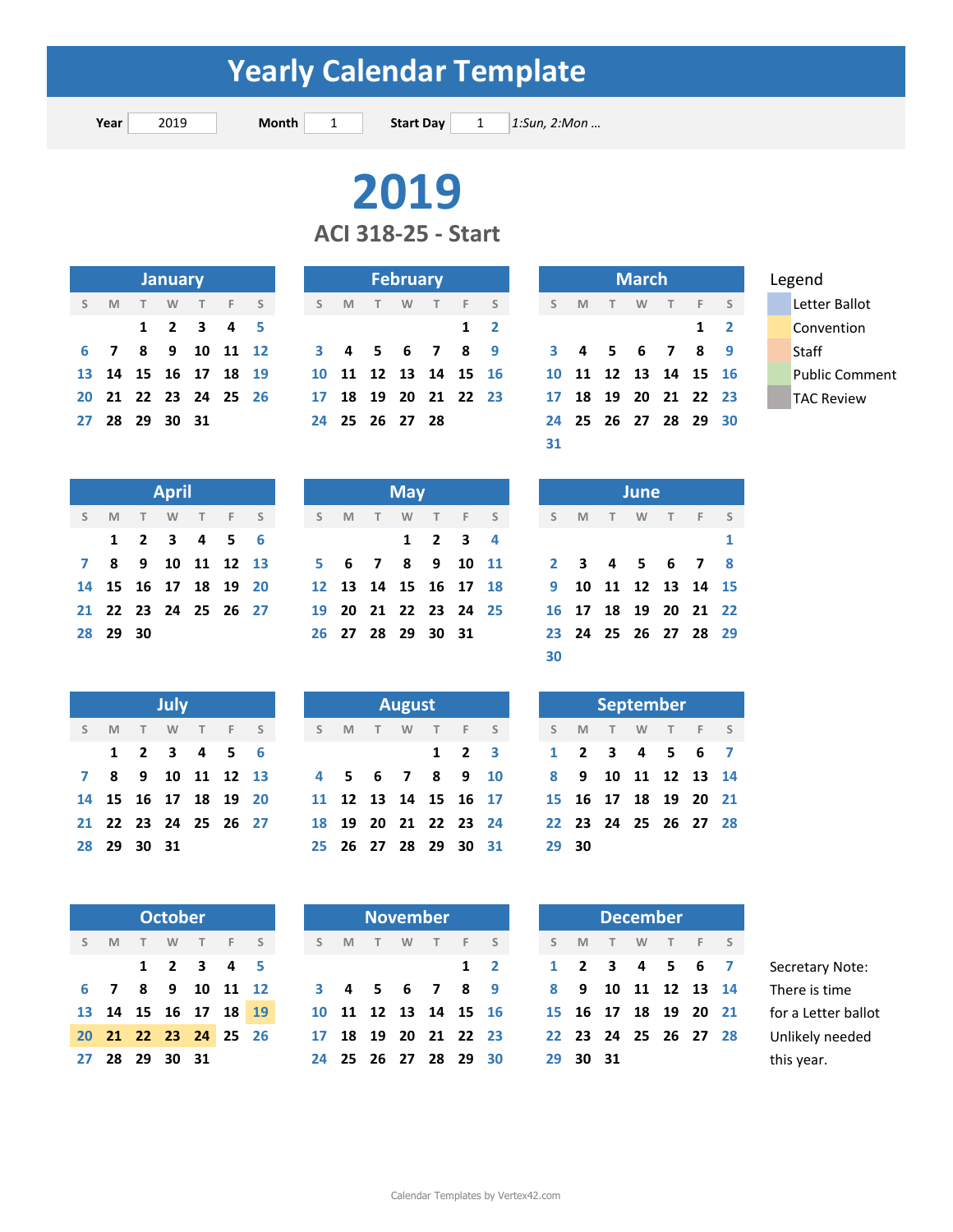**Year** 2020 **Month** 1 **Start Day** 1 **1:Sun, 2:Mon ... Start Day** 

**2020**

**ACI 318‐25 ‐ (318‐22 Supplement TAC Review)**

|    |                |     | <b>January</b> |                     |       |                          |
|----|----------------|-----|----------------|---------------------|-------|--------------------------|
|    | $S$ M          | T W |                |                     | T F S |                          |
|    |                |     |                | $1 \quad 2 \quad 3$ |       | $\overline{\phantom{a}}$ |
|    |                |     |                | 5 6 7 8 9 10 11     |       |                          |
| 12 |                |     |                | 13 14 15 16 17 18   |       |                          |
| 19 |                |     |                | 20 21 22 23 24 25   |       |                          |
|    | 26 27 28 29 30 |     |                |                     | - 31  |                          |

|   |   |                      | <b>January</b> |   |                             |     |    |                      |          | <b>February</b> |    |              |                    |                     |   | <b>March</b> |  |                      |       | Legend             |
|---|---|----------------------|----------------|---|-----------------------------|-----|----|----------------------|----------|-----------------|----|--------------|--------------------|---------------------|---|--------------|--|----------------------|-------|--------------------|
| S | M | $-1$                 | W              | T |                             | F S | S. | M                    | <b>T</b> | W               | F. |              |                    | M                   | T | W            |  | F S                  |       | Letter Ballot      |
|   |   |                      |                |   | $1 \quad 2 \quad 3 \quad 4$ |     |    |                      |          |                 |    | $\mathbf{1}$ |                    | $1 \quad 2 \quad 3$ |   |              |  | 4 5 6 7              |       | Convention         |
|   |   | 5 6 7 8 9 10 11      |                |   |                             |     |    | 2 3 4 5 6 7 8        |          |                 |    |              | 8 9 10 11 12 13 14 |                     |   |              |  |                      | Staff |                    |
|   |   | 12 13 14 15 16 17 18 |                |   |                             |     |    | 9 10 11 12 13 14 15  |          |                 |    |              |                    |                     |   |              |  | 15 16 17 18 19 20 21 |       | <b>Public Comn</b> |
|   |   | 19 20 21 22 23 24 25 |                |   |                             |     |    | 16 17 18 19 20 21 22 |          |                 |    |              |                    |                     |   |              |  | 22 23 24 25 26 27 28 |       | <b>TAC Review</b>  |
|   |   | 26 27 28             | 29 30 31       |   |                             |     |    | 23 24                |          | 25 26 27 28 29  |    |              |                    | 29 30 31            |   |              |  |                      |       |                    |

|        |                      | <b>March</b> |                   |  |
|--------|----------------------|--------------|-------------------|--|
| S      | <b>M</b>             |              | TWTFS             |  |
| 1      | 2 3 4 5 6 7          |              |                   |  |
| 8      | 9                    |              | 10 11 12 13 14    |  |
| $15 -$ |                      |              | 16 17 18 19 20 21 |  |
|        | 22 23 24 25 26 27 28 |              |                   |  |
| 29     | - 30 - 31            |              |                   |  |

|    |                      |         | <b>April</b> |                             |  |
|----|----------------------|---------|--------------|-----------------------------|--|
|    | S M                  |         |              | T W T F S                   |  |
|    |                      |         |              | $1 \quad 2 \quad 3 \quad 4$ |  |
| 5. |                      | 6 7 8 9 |              | 10 11                       |  |
|    | 12 13 14 15 16 17 18 |         |              |                             |  |
|    | 19 20 21 22 23 24 25 |         |              |                             |  |
|    | 26 27 28 29 30       |         |              |                             |  |
|    |                      |         |              |                             |  |

|    |                |                   | July |                     |           |   |
|----|----------------|-------------------|------|---------------------|-----------|---|
| S  | M              | T                 |      | W T F S             |           |   |
|    |                |                   |      | $1 \quad 2 \quad 3$ |           | 4 |
| 5. | $6\phantom{a}$ |                   | 789  |                     | $10$ $11$ |   |
| 12 |                | 13 14 15 16 17 18 |      |                     |           |   |
| 19 |                | 20 21 22 23 24 25 |      |                     |           |   |
| 26 |                | 27 28 29 30 31    |      |                     |           |   |

|     |    |     | <b>October</b> |                   |                |                         |
|-----|----|-----|----------------|-------------------|----------------|-------------------------|
| S   | M  | T   | W              |                   | $T = F$        | $\sim$ S                |
|     |    |     |                | $\mathbf{1}$      | $\overline{2}$ | $\overline{\mathbf{3}}$ |
| 4   | S  | 6 7 |                | 8                 | - 9            | $\overline{10}$         |
| 11  |    |     |                | 12 13 14 15 16 17 |                |                         |
| 18  | 19 |     |                | 20 21 22 23 24    |                |                         |
| 25. |    |     |                | 26 27 28 29 30 31 |                |                         |

|                | <b>April</b> |                             |  |    |   |            | <b>May</b> |                      |                      |    |          |   | <b>June</b> |                      |  |
|----------------|--------------|-----------------------------|--|----|---|------------|------------|----------------------|----------------------|----|----------|---|-------------|----------------------|--|
| S M T W        |              | T F S                       |  |    | M | $\sqrt{L}$ | <b>W</b>   | T F S                |                      | S. | <b>M</b> | T |             | W T F S              |  |
|                |              | $1 \quad 2 \quad 3 \quad 4$ |  |    |   |            |            |                      | $1 \quad 2$          |    |          |   |             | 1 2 3 4 5 6          |  |
|                |              | 5 6 7 8 9 10 11             |  |    |   |            |            |                      | 3 4 5 6 7 8 9        |    |          |   |             | 7 8 9 10 11 12 13    |  |
|                |              | 12 13 14 15 16 17 18        |  |    |   |            |            |                      | 10 11 12 13 14 15 16 |    |          |   |             | 14 15 16 17 18 19 20 |  |
|                |              | 19 20 21 22 23 24 25        |  |    |   |            |            |                      | 17 18 19 20 21 22 23 |    |          |   |             | 21 22 23 24 25 26 27 |  |
| 26 27 28 29 30 |              |                             |  |    |   |            |            | 24 25 26 27 28 29 30 |                      |    | 28 29 30 |   |             |                      |  |
|                |              |                             |  | 31 |   |            |            |                      |                      |    |          |   |             |                      |  |

|    |                |     | <b>July</b>             |   |                             |          |     |             |      | <b>August</b>  |                      |                |              |    |   |                         |             |   | <b>September</b>     |
|----|----------------|-----|-------------------------|---|-----------------------------|----------|-----|-------------|------|----------------|----------------------|----------------|--------------|----|---|-------------------------|-------------|---|----------------------|
| S. | M              |     | W                       | T | $-F$                        | $\sim$ S | S.  | M           | $-1$ | W              | T                    | - F            | - S          |    | M |                         | W           | T | $-F$                 |
|    |                |     |                         |   | $1 \quad 2 \quad 3 \quad 4$ |          |     |             |      |                |                      |                | $\mathbf{1}$ |    |   | $\mathbf{1}$            | $2 \quad 3$ |   | $\overline{a}$       |
| 5. |                | 6 7 | $\overline{\mathbf{8}}$ |   | 9 10 11                     |          |     | $2 \quad 3$ |      | 4 <sub>5</sub> | $\blacksquare$ 6     | $\overline{7}$ | - 8          | 6. | 7 | $\overline{\mathbf{8}}$ | 9           |   | 10 11 12             |
|    |                |     |                         |   | 12 13 14 15 16 17 18        |          | 9   |             |      |                | 10 11 12 13 14 15    |                |              |    |   |                         |             |   | 13 14 15 16 17 18    |
|    |                |     |                         |   | 19 20 21 22 23 24 25        |          |     |             |      |                | 16 17 18 19 20 21 22 |                |              |    |   |                         |             |   | 20 21 22 23 24 25 26 |
|    | 26 27 28 29 30 |     |                         |   | 31                          |          | 23. |             |      |                | 24 25 26 27 28 29    |                |              |    |   | 27 28 29 30             |             |   |                      |
|    |                |     |                         |   |                             |          |     | 30 31       |      |                |                      |                |              |    |   |                         |             |   |                      |

| W |    | F.                               |     |                                                                               | S            | M  | W |   |                 |                                                                                                   | S. | M |              | W            |                                                                                |
|---|----|----------------------------------|-----|-------------------------------------------------------------------------------|--------------|----|---|---|-----------------|---------------------------------------------------------------------------------------------------|----|---|--------------|--------------|--------------------------------------------------------------------------------|
|   |    |                                  |     |                                                                               | $\mathbf{1}$ |    |   |   |                 |                                                                                                   |    |   | $\mathbf{1}$ | $\mathbf{2}$ | - 3                                                                            |
|   | -8 |                                  |     |                                                                               | 8            |    |   |   |                 |                                                                                                   |    |   |              |              |                                                                                |
|   |    |                                  |     |                                                                               |              |    |   |   |                 |                                                                                                   |    |   |              |              |                                                                                |
|   |    |                                  |     |                                                                               |              |    |   |   |                 |                                                                                                   |    |   |              |              |                                                                                |
|   |    |                                  |     |                                                                               | 29           | 30 |   |   |                 |                                                                                                   |    |   |              |              |                                                                                |
|   |    | <b>October</b><br>67<br>27 28 29 | - 9 | - S<br>$1 \quad 2 \quad 3$<br>10<br>13 14 15 16 17<br>20 21 22 23 24<br>30 31 |              |    |   | T | <b>November</b> | F <sub>S</sub><br>2 3 4 5 6 7<br>9 10 11 12 13 14<br>15 16 17 18 19 20 21<br>22 23 24 25 26 27 28 |    |   | 27           |              | <b>December</b><br>7 8 9 10<br>13 14 15 16 17<br>20 21 22 23 24<br>28 29 30 31 |

|       |    |      | June                 |  |  |
|-------|----|------|----------------------|--|--|
| S     | M  |      | TWTFS                |  |  |
|       |    |      | $1$ 2 3 4 5 6        |  |  |
|       | 78 |      | 9 10 11 12 13        |  |  |
|       |    |      | 14 15 16 17 18 19 20 |  |  |
|       |    |      | 21 22 23 24 25 26 27 |  |  |
| 28 29 |    | - 30 |                      |  |  |

 **4 1 2 12345 6** Secretary Note: **6 7 8 9 10 11 3 45678 9 7 8 9 10 11 12 13** With the short cycle **13 14 15 16 17 18 10 11 12 13 14 15 16 14 15 16 17 18 19 20** for supplement, **20 21 22 23 24 25 17 18 19 20 21 22 23 21 22 23 24 25 26 27** expect one more

|    |                      |                     | <b>September</b> |    |  |
|----|----------------------|---------------------|------------------|----|--|
|    | S M                  |                     | T W T F S        |    |  |
|    |                      | $1 \quad 2 \quad 3$ |                  | 45 |  |
| 6  | <b>7</b>             |                     | 8 9 10 11 12     |    |  |
|    | 13 14 15 16 17 18 19 |                     |                  |    |  |
| 20 | 21 22 23 24 25 26    |                     |                  |    |  |
|    | 27 28 29             | 30                  |                  |    |  |

|        |                             | <b>October</b> |      |                     |  |                 |      | <b>November</b>   |   |                |  |    |                      |              | <b>December</b> |            |                |  |
|--------|-----------------------------|----------------|------|---------------------|--|-----------------|------|-------------------|---|----------------|--|----|----------------------|--------------|-----------------|------------|----------------|--|
| $\leq$ | M                           | W              |      | F S                 |  | S.              | M    |                   | W | F S            |  | S  | M                    |              | W               |            | - F            |  |
|        |                             |                |      | $1 \quad 2 \quad 3$ |  | $\mathbf{1}$    |      | 2 3 4 5 6 7       |   |                |  |    |                      | $\mathbf{1}$ | 2 3             |            | $\overline{4}$ |  |
|        | 456                         | 7              | $-8$ | $9 \t10$            |  | 8               | 9    |                   |   | 10 11 12 13 14 |  |    | $\overline{7}$       | -8           | - 9             | $10$ 11 12 |                |  |
|        | 1 12 13 14 15 16 17         |                |      |                     |  | 15              |      | 16 17 18 19       |   | 20 21          |  |    | 13 14 15 16 17 18 19 |              |                 |            |                |  |
|        | <u>18</u> 19 20 21 22 23 24 |                |      |                     |  | 22 <sub>1</sub> |      | 23 24 25 26 27 28 |   |                |  |    | 20 21 22 23 24 25 26 |              |                 |            |                |  |
|        | 25  26  27  28  29  30  31  |                |      |                     |  | 29              | - 30 |                   |   |                |  | 27 |                      |              | 28 29 30 31     |            |                |  |

**1 2 3 1 23456 7 1234 5** Secretary Note: **56789 10 8 9 10 11 12 13 14 6 7 8 9 10 11 12** Committee should **12 13 14 15 16 17 15 16 17 18 19 20 21 13 14 15 16 17 18 19** feel free to ballot **19 20 21 22 23 24 22 23 24 25 26 27 28 20 21 22 23 24 25 26** changes for 318‐25 **26 27 28 29 30 31 29 30 27 28 29 30 31** here if needed.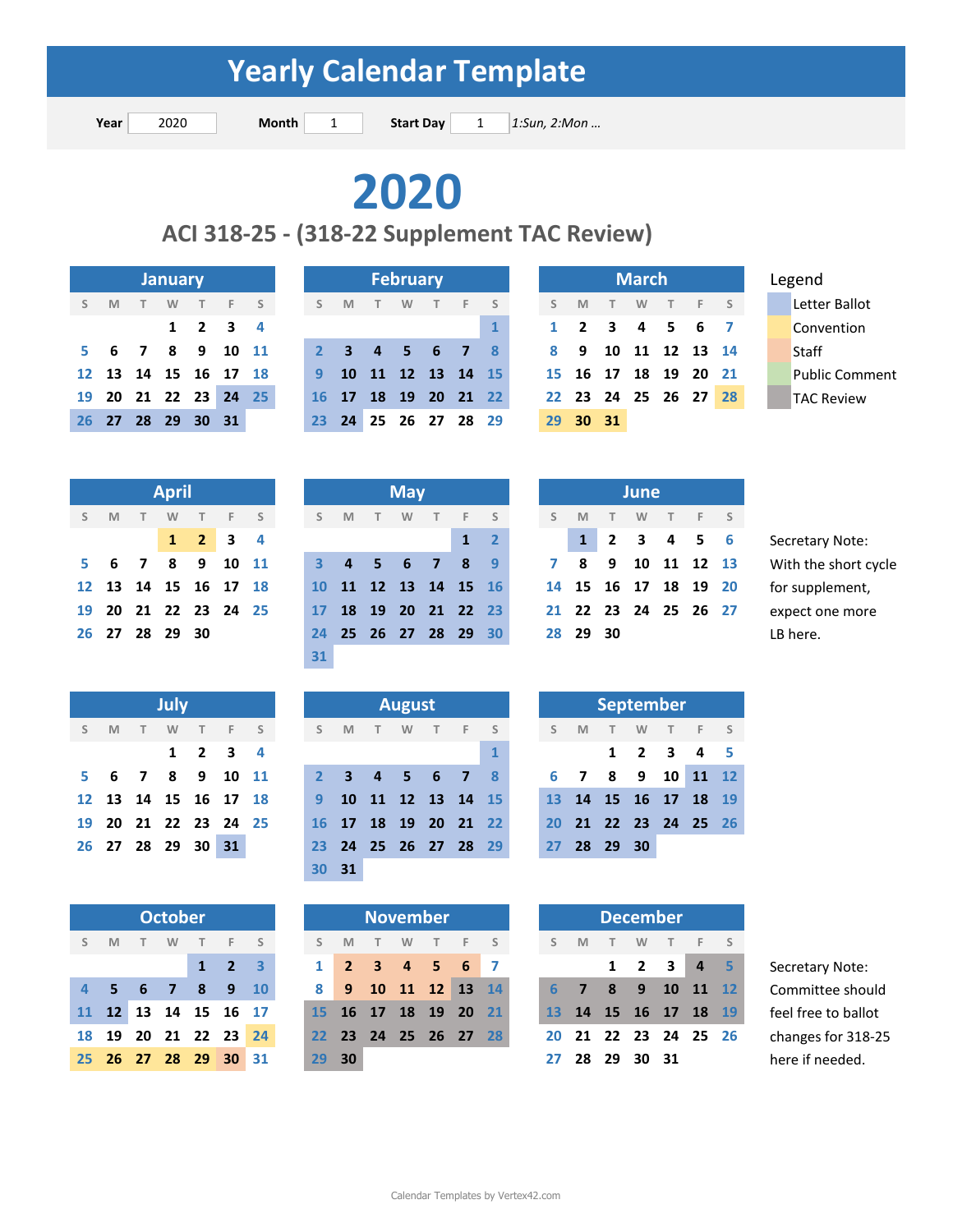**Start Day** 

**Year Month Start Day**  *1:Sun, 2:Mon …*

## **2021**

### **ACI 318‐25 ‐ (ACI 318‐22 Supplement Final Year)**

|    |   |      | <b>January</b> |                |                   |                |
|----|---|------|----------------|----------------|-------------------|----------------|
| S  | M | T    | <b>W</b>       | T F            |                   | $\sim$ S       |
|    |   |      |                |                | 1                 | $\overline{2}$ |
| 3  | 4 | $-5$ | 67             |                | 8                 | q              |
| 10 |   |      |                |                | 11 12 13 14 15    | 16             |
| 17 |   |      |                |                | 18 19 20 21 22 23 |                |
| 24 |   |      |                | 25 26 27 28 29 |                   | 30             |
| 31 |   |      |                |                |                   |                |

|   |   |                 | <b>January</b>       |            |              |    |          | <b>February</b>      |       |  |             | <b>March</b> |                      |  | Legend             |
|---|---|-----------------|----------------------|------------|--------------|----|----------|----------------------|-------|--|-------------|--------------|----------------------|--|--------------------|
| S | M | $\sim$ T $\sim$ | W                    | $-1$ T $-$ | F S          |    | <b>M</b> | <b>W</b>             | $F$ S |  | M           | W            | F S                  |  | Letter Ballot      |
|   |   |                 |                      |            | $1\quad 2$   |    |          | 1 2 3 4 5 6          |       |  |             |              | 1 2 3 4 5 6          |  | Convention         |
|   |   |                 | 3 4 5 6 7 8 9        |            |              |    | 789      | 10 11 12 13          |       |  | 7 8 9       |              | 10 11 12 13          |  | <b>Staff</b>       |
|   |   |                 | 10 11 12 13 14 15 16 |            |              |    |          | 14 15 16 17 18 19 20 |       |  |             |              | 14 15 16 17 18 19 20 |  | <b>Public Comn</b> |
|   |   |                 | 17 18 19 20 21 22 23 |            |              |    |          | 21 22 23 24 25 26 27 |       |  |             |              | 21 22 23 24 25 26 27 |  | <b>TAC Review</b>  |
|   |   |                 | 24 25 26 27 28 29    |            | $30^{\circ}$ | 28 |          |                      |       |  | 28 29 30 31 |              |                      |  |                    |

|              |                      | <b>March</b> |           |  |
|--------------|----------------------|--------------|-----------|--|
| $S$ M        |                      |              | T W T F S |  |
| $\mathbf{1}$ | 2 3 4 5 6            |              |           |  |
|              | 8 9 10 11 12 13      |              |           |  |
|              | 14 15 16 17 18 19 20 |              |           |  |
|              | 21 22 23 24 25 26 27 |              |           |  |
|              | 28 29 30 31          |              |           |  |

|                      | <b>April</b> |           |                     |  |
|----------------------|--------------|-----------|---------------------|--|
| S M                  |              | T W T F S |                     |  |
|                      |              |           | $1 \quad 2 \quad 3$ |  |
| 4 5 6 7 8 9 10       |              |           |                     |  |
| 11 12 13 14 15 16 17 |              |           |                     |  |
| 18 19 20 21 22 23 24 |              |           |                     |  |
| 25 26 27 28 29 30    |              |           |                     |  |

|      |   | July |                        |    |
|------|---|------|------------------------|----|
| S    | M |      | T W T F S              |    |
|      |   |      | $1 \quad 2 \quad 3$    |    |
|      |   |      | 4 5 6 7 8 9            | 10 |
| 11   |   |      | 12  13  14  15  16  17 |    |
| 18   |   |      | 19 20 21 22 23 24      |    |
| 25 - |   |      | 26 27 28 29 30 31      |    |

|                 |   | <b>October</b> |                      |            |  |
|-----------------|---|----------------|----------------------|------------|--|
| S               | M |                | T W T F S            |            |  |
|                 |   |                |                      | $1\quad 2$ |  |
| $\mathbf{3}$    |   |                | 4 5 6 7 8 9          |            |  |
|                 |   |                | 10 11 12 13 14 15 10 |            |  |
| 17 <sup>7</sup> |   |                | 18 19 20 21 22 23    |            |  |
| 24              |   |                | 25 26 27 28 29 30    |            |  |
| 31              |   |                |                      |            |  |

|                     | <b>April</b> |                     |                     |               |       | <b>May</b> |  |                      |             |  | <b>June</b> |                                     |  |
|---------------------|--------------|---------------------|---------------------|---------------|-------|------------|--|----------------------|-------------|--|-------------|-------------------------------------|--|
| SMTWTFS             |              |                     |                     | S M T W T F S |       |            |  |                      | S M T       |  | <b>W</b>    | T F S                               |  |
|                     |              | $1 \quad 2 \quad 3$ |                     |               |       |            |  | $\mathbf{1}$         |             |  |             | $1 \quad 2 \quad 3 \quad 4 \quad 5$ |  |
| 4 5 6 7 8 9 10      |              |                     |                     |               |       |            |  | 2 3 4 5 6 7 8        |             |  |             | 6 7 8 9 10 11 17                    |  |
|                     |              |                     | 1 12 13 14 15 16 17 |               |       |            |  | 9 10 11 12 13 14 15  |             |  |             | 13 14 15 16 17 18 19                |  |
| 8 19 20 21 22 23 24 |              |                     |                     |               |       |            |  | 16 17 18 19 20 21 22 |             |  |             | 20 21 22 23 24 25 20                |  |
| 25 26 27 28 29 30   |              |                     |                     |               |       |            |  | 23 24 25 26 27 28 29 | 27 28 29 30 |  |             |                                     |  |
|                     |              |                     |                     |               | 30 31 |            |  |                      |             |  |             |                                     |  |

|    |   |      | <b>July</b> |      |                      |  |                     |        | <b>August</b> |                      |  |  |     |        |          |                | September            |
|----|---|------|-------------|------|----------------------|--|---------------------|--------|---------------|----------------------|--|--|-----|--------|----------|----------------|----------------------|
| S. | M | $-1$ | <b>W</b>    | $-1$ | F S                  |  | S M                 | $\top$ | <b>W</b>      | T F S                |  |  | S M | $\top$ | <b>W</b> |                | $\sim$ S<br>$T$ F    |
|    |   |      |             |      | $1 \quad 2 \quad 3$  |  | $1 \quad 2 \quad 3$ |        |               | 4 5 6 7              |  |  |     |        |          |                | $1 \t2 \t3 \t4$      |
|    |   |      |             |      | 4 5 6 7 8 9 10       |  |                     |        |               | 8 9 10 11 12 13 14   |  |  |     |        |          |                | $5$ 6 7 8 9 10 1     |
|    |   |      |             |      | 11 12 13 14 15 16 17 |  |                     |        |               | 15 16 17 18 19 20 21 |  |  |     |        |          |                | 12 13 14 15 16 17 18 |
|    |   |      |             |      | 18 19 20 21 22 23 24 |  |                     |        |               | 22 23 24 25 26 27 28 |  |  |     |        |          |                | 19 20 21 22 23 24 2  |
|    |   |      |             |      | 25 26 27 28 29 30 31 |  | 29 30 31            |        |               |                      |  |  |     |        |          | 26 27 28 29 30 |                      |
|    |   |      |             |      |                      |  |                     |        |               |                      |  |  |     |        |          |                |                      |

|              |     | <b>October</b> |                      |                     |              |          |   |   | <b>November</b>      |                      |  |   |   | <b>December</b> |             |                      |          |
|--------------|-----|----------------|----------------------|---------------------|--------------|----------|---|---|----------------------|----------------------|--|---|---|-----------------|-------------|----------------------|----------|
| $\mathsf{S}$ | M T | <b>W</b>       | T F S                |                     |              | M        | T | W | $T$ F                | S S                  |  | M | T | <b>W</b>        |             |                      | - S      |
|              |     |                |                      | $1\quad 2$          |              |          |   |   | 1 2 3 4 5 6          |                      |  |   |   | 1               | $2 \quad 3$ |                      | <b>A</b> |
|              |     |                | 3 4 5 6 7 8 9        |                     | $\mathbf{7}$ |          |   |   | 8 9 10 11 12 13      |                      |  |   |   |                 |             | 5 6 7 8 9 10 1       |          |
|              |     |                |                      | 0 11 12 13 14 15 16 |              |          |   |   | 14 15 16 17 18 19 20 |                      |  |   |   |                 |             | 12 13 14 15 16 17 18 |          |
|              |     |                | 17 18 19 20 21 22 23 |                     |              |          |   |   |                      | 21 22 23 24 25 26 27 |  |   |   |                 |             | 19 20 21 22 23 24 29 |          |
|              |     |                | 24 25 26 27 28 29 30 |                     |              | 28 29 30 |   |   |                      |                      |  |   |   |                 |             | 26 27 28 29 30 31    |          |
|              |     |                |                      |                     |              |          |   |   |                      |                      |  |   |   |                 |             |                      |          |

|    |                | June |                                     |  |
|----|----------------|------|-------------------------------------|--|
|    | S M            |      | T W T F S                           |  |
|    |                |      | $1 \quad 2 \quad 3 \quad 4 \quad 5$ |  |
| 6  | $\overline{7}$ |      | 8 9 10 11 12                        |  |
|    |                |      | 13 14 15 16 17 18 19                |  |
| 20 |                |      | 21 22 23 24 25 26                   |  |
|    | 27 28 29       | - 30 |                                     |  |

| Letter ballot |                             |   | September |       |     |  |         | <b>August</b> |                      |     |                     |       | July                       |   |     |  |
|---------------|-----------------------------|---|-----------|-------|-----|--|---------|---------------|----------------------|-----|---------------------|-------|----------------------------|---|-----|--|
|               | T F S                       | W | $\top$    |       | S M |  | W T F S |               | T                    | S M |                     | T F S | <b>W</b>                   | T | S M |  |
| Responses to  | $1 \quad 2 \quad 3 \quad 4$ |   |           |       |     |  |         |               | 1 2 3 4 5 6 7        |     | $1 \quad 2 \quad 3$ |       |                            |   |     |  |
| Public Comn   | 5 6 7 8 9 10 11             |   |           |       |     |  |         |               | 8 9 10 11 12 13 14   |     |                     |       | 4 5 6 7 8 9 10             |   |     |  |
| Letter Ballot | 12 13 14 15 16 17 18        |   |           |       |     |  |         |               | 15 16 17 18 19 20 21 |     |                     |       | 11 12 13 14 15 16 17       |   |     |  |
|               | 19 20 21 22 23 24 25        |   |           |       |     |  |         |               | 22 23 24 25 26 27 28 |     |                     |       | 18 19 20 21 22 23 24       |   |     |  |
|               |                             |   | 28 29 30  | 26 27 |     |  |         |               | 29 30 31             |     |                     |       | 25  26  27  28  29  30  31 |   |     |  |
|               |                             |   |           |       |     |  |         |               |                      |     |                     |       |                            |   |     |  |

**1 2 3 1 1234 5** Secretary Note:

**1 2 3 1 23456 7 123 4** Responses to **4 56789 10 8 9 10 11 12 13 14 5 6 7 8 9 10 11** Public Comment

|   |                 |    | <b>November</b>     |   |                |    |                   |                 |           |            |    | <b>December</b>    |                   |                   |
|---|-----------------|----|---------------------|---|----------------|----|-------------------|-----------------|-----------|------------|----|--------------------|-------------------|-------------------|
|   | S               | M  |                     | W | T              | F. | S                 | $\mathsf{S}$    | M         |            | W  | T                  | F.                |                   |
|   |                 |    | $1 \quad 2 \quad 3$ |   | 4 <sub>5</sub> |    |                   |                 |           |            |    | $\blacktriangle$ 2 | $\overline{3}$    | 4                 |
|   | $\overline{ }$  | 8  | 9                   |   | 10 11 12 13    |    |                   | 5               | - 6       | $\sqrt{7}$ | -8 | $9\quad10$         |                   | $\blacksquare$ 11 |
| 6 | 14              |    | 15 16 17 18 19      |   |                |    | $\blacksquare$ 20 | 12 <sup>1</sup> |           |            |    |                    | 13 14 15 16 17 18 |                   |
| 3 | 21 <sup>1</sup> |    | 22 23 24 25 26 27   |   |                |    |                   | 19              | <b>20</b> |            |    |                    | 21 22 23 24 25    |                   |
| 0 | 28              | 29 | $30^{\circ}$        |   |                |    |                   | 26              | <b>27</b> |            |    | 28 29 30 31        |                   |                   |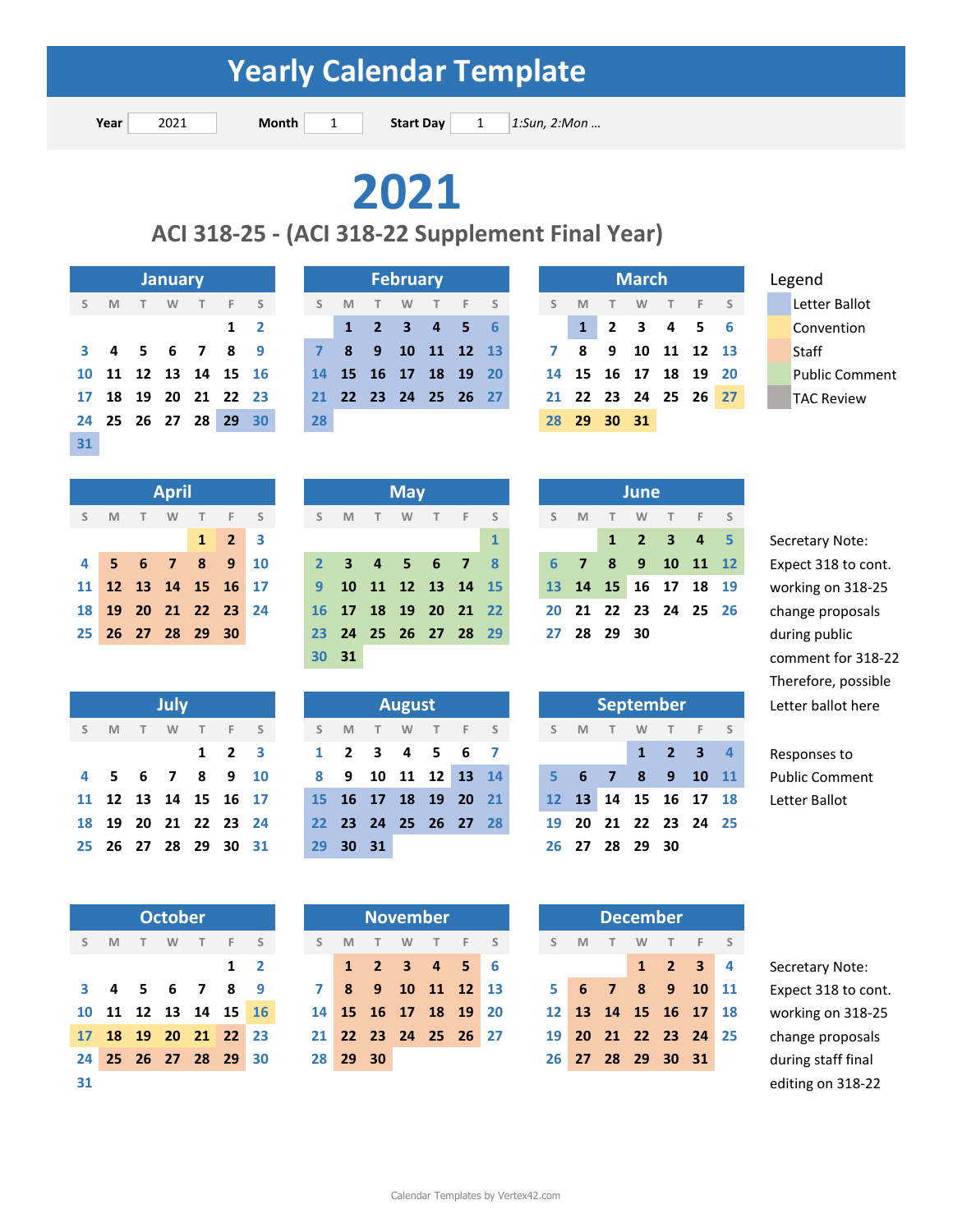**Year** 2022 **Month** 1 **Start Day** 1 **1:Sun, 2:Mon ... Start Day** 

> **ACI 318‐25 2022**

|    |                     |      | <b>January</b> |      |       |    |             |          |    | <b>February</b> |                         |          |                |    |           |    | <b>March</b>         |       |       |     |  | Legend                |
|----|---------------------|------|----------------|------|-------|----|-------------|----------|----|-----------------|-------------------------|----------|----------------|----|-----------|----|----------------------|-------|-------|-----|--|-----------------------|
| S. | M                   |      | W              | T.   | E.    |    | S.          | M        |    | W               |                         |          | F <sub>S</sub> | S. | - M       |    | W                    |       |       | F S |  | Letter Ballot         |
|    |                     |      |                |      |       |    |             |          |    | $1 \quad 2$     | $\overline{\mathbf{3}}$ | $-4$ 5   |                |    |           |    | $1 \quad 2 \quad 3$  |       | 45    |     |  | Convention            |
|    | 2 3 4 5 6 7 8       |      |                |      |       |    | 6.          | 477      | -8 | $-9$            |                         | 10 11 12 |                |    | 6 7       | 8  | - 9                  | 10    | 11 12 |     |  | Staff                 |
|    | 9 10 11 12 13 14 15 |      |                |      |       |    | $\sqrt{13}$ | 14 15 16 |    |                 | 17                      | 18 19    |                |    | 13 14     |    | 15 16 17             |       | 18 19 |     |  | <b>Public Comment</b> |
|    | 16 17               | - 18 | 19             | - 20 | 21 22 |    | <b>20</b>   |          |    |                 | 21 22 23 24 25 26       |          |                |    |           |    | 20 21 22 23 24 25 26 |       |       |     |  | <b>TAC Review</b>     |
|    | 23 24 25            |      | 26             | 27   | 28    | 29 |             | $27$ 28  |    |                 |                         |          |                | 27 | <b>28</b> | 29 |                      | 30 31 |       |     |  |                       |

Legend

**30 31** Assumes 318‐22 Supplement Published in Jan.

|    |   |      | <b>April</b> |           |                      |            |           |   |       | <b>May</b> |                      |  |   |   |                | <b>June</b> |                |
|----|---|------|--------------|-----------|----------------------|------------|-----------|---|-------|------------|----------------------|--|---|---|----------------|-------------|----------------|
| S. | M | $-1$ | <b>W</b>     | $-$ T $-$ | F S                  |            | S         | M | T     | W          | T F S                |  | S | M |                | W           | T              |
|    |   |      |              |           |                      | $1\quad 2$ |           |   |       |            | 1 2 3 4 5 6 7        |  |   |   |                |             | $\overline{2}$ |
|    |   |      |              |           | 3 4 5 6 7 8 9        |            | - 8       |   |       |            | 9 10 11 12 13 14     |  |   |   | 5 6 7 8 9      |             |                |
|    |   |      |              |           | 10 11 12 13 14 15 16 |            |           |   |       |            | 15 16 17 18 19 20 21 |  |   |   | 12 13 14 15 16 |             |                |
|    |   |      |              |           | 17 18 19 20 21 22 23 |            | 22        |   |       |            | 23 24 25 26 27 28    |  |   |   | 19 20 21 22 23 |             |                |
|    |   |      |              |           | 24 25 26 27 28 29 30 |            | <b>29</b> |   | 30 31 |            |                      |  |   |   | 26 27 28 29 30 |             |                |

|                 |   | July |                   |         |                |
|-----------------|---|------|-------------------|---------|----------------|
| S               | M | T W  |                   | $T = F$ | S              |
|                 |   |      |                   | 1       | $\overline{2}$ |
| 3               |   |      | 4 5 6 7 8         |         | 9              |
| 10              |   |      | 11 12 13 14 15 16 |         |                |
| 17 <sup>7</sup> |   |      | 18 19 20 21 22 23 |         |                |
| 24              |   |      | 25 26 27 28 29 30 |         |                |
| 31              |   |      |                   |         |                |

|                |              | <b>October</b> |                   |   |
|----------------|--------------|----------------|-------------------|---|
| S              | M            |                | T W T F S         |   |
|                |              |                |                   | 1 |
| $\overline{2}$ | $\mathbf{3}$ |                | 4 5 6 7 8         |   |
| 9.             |              |                | 10 11 12 13 14 15 |   |
| 16             |              |                | 17 18 19 20 21 22 |   |
| $23 -$         |              |                | 24 25 26 27 28 29 |   |
| 30             | 31           |                |                   |   |

|  | <b>April</b> |                            |               |                                  |          | <b>May</b> |  |                      |  |  |                | <b>June</b> |                             |
|--|--------------|----------------------------|---------------|----------------------------------|----------|------------|--|----------------------|--|--|----------------|-------------|-----------------------------|
|  |              |                            | S M T W T F S |                                  |          |            |  |                      |  |  |                |             | SMTWTFS SMTWTFS             |
|  |              |                            | $1\quad 2$    |                                  |          |            |  | 1 2 3 4 5 6 7        |  |  |                |             | $1 \quad 2 \quad 3 \quad 4$ |
|  |              |                            |               | 3 4 5 6 7 8 9 8 9 10 11 12 13 14 |          |            |  |                      |  |  |                |             | 5 6 7 8 9 10 11             |
|  |              | 10 11 12 13 14 15 16       |               |                                  |          |            |  | 15 16 17 18 19 20 21 |  |  |                |             | 12 13 14 15 16 17 18        |
|  |              | 17 18 19 20 21 22 23       |               |                                  |          |            |  | 22 23 24 25 26 27 28 |  |  |                |             | 19 20 21 22 23 24 25        |
|  |              | 24  25  26  27  28  29  30 |               |                                  | 29 30 31 |            |  |                      |  |  | 26 27 28 29 30 |             |                             |

|   |   |   | <b>July</b> |                      |     |             |                      |             |   | <b>August</b> |   |                      |  |
|---|---|---|-------------|----------------------|-----|-------------|----------------------|-------------|---|---------------|---|----------------------|--|
| S | M | T | <b>W</b>    | T                    | F S |             | S M                  |             | T | W             | T | F S                  |  |
|   |   |   |             |                      |     | $1 \quad 2$ |                      |             |   |               |   | 1 2 3 4 5 6          |  |
|   |   |   |             | 3 4 5 6 7 8 9        |     |             |                      |             |   |               |   | 7 8 9 10 11 12 13    |  |
|   |   |   |             | 10 11 12 13 14 15 16 |     |             | 14 15 16 17 18 19 20 |             |   |               |   |                      |  |
|   |   |   |             | 17 18 19 20 21 22 23 |     |             |                      |             |   |               |   | 21 22 23 24 25 26 27 |  |
|   |   |   |             | 24 25 26 27 28 29 30 |     |             |                      | 28 29 30 31 |   |               |   |                      |  |
|   |   |   |             |                      |     |             |                      |             |   |               |   |                      |  |

|    | <b>October</b>         |                |     |   |    |                      |        |   | <b>November</b>     |  |   |                | <b>December</b> |
|----|------------------------|----------------|-----|---|----|----------------------|--------|---|---------------------|--|---|----------------|-----------------|
| Τ. | <b>W</b>               | T              | F S |   | S. | M                    | $\top$ | W | T F S               |  | S | <b>M</b>       |                 |
|    |                        |                |     | 1 |    |                      |        |   | $1 \t2 \t3 \t4 \t5$ |  |   |                |                 |
|    | 45678                  |                |     |   |    | 6 7 8 9 10 11 12     |        |   |                     |  |   | 4 5 6 7 8      |                 |
|    | l <b>1 12 13 14 15</b> |                |     |   |    | 13 14 15 16 17 18 19 |        |   |                     |  |   | 11 12 13 14 15 |                 |
|    | l8 19 20 21 22         |                |     |   |    | 20 21 22 23 24 25 26 |        |   |                     |  |   | 18 19 20 21 22 |                 |
|    |                        | 25 26 27 28 29 |     |   |    | 27 28 29 30          |        |   |                     |  |   | 25 26 27 28 29 |                 |

|    |   |                | June         |             |                   |   |
|----|---|----------------|--------------|-------------|-------------------|---|
| S. | M |                | T W          |             | T F S             |   |
|    |   |                | $\mathbf{1}$ | $2 \quad 3$ |                   | 4 |
| 5. | 6 | $\overline{7}$ |              |             | 8 9 10 1          |   |
| 12 |   |                |              |             | 13 14 15 16 17 18 |   |
| 19 |   |                |              |             | 20 21 22 23 24 2  |   |
|    |   | 26 27 28 29    |              | 30          |                   |   |

|    |   |                      | July     |      |    |                         |              |          |                      | August |               |     |   |    |          |   | September                               |                    |  |
|----|---|----------------------|----------|------|----|-------------------------|--------------|----------|----------------------|--------|---------------|-----|---|----|----------|---|-----------------------------------------|--------------------|--|
| S. | M | T                    | <b>W</b> | $-1$ | F. | $\overline{\mathsf{S}}$ | S.           | <b>M</b> |                      | W      |               | - F | S | S. | <b>M</b> | W |                                         | F S                |  |
|    |   |                      |          |      |    | $1\quad 2$              |              |          | 1 2 3 4 5 6          |        |               |     |   |    |          |   | $\blacktriangle$ 1 $\blacktriangledown$ | $\blacktriangle$ 2 |  |
|    |   | 3 4 5 6 7 8          |          |      |    | - 9                     | $\mathbf{7}$ | 8        |                      |        | 9 10 11 12 13 |     |   |    |          |   | 4 5 6 7 8 9 10                          |                    |  |
|    |   | 10 11 12 13 14 15 16 |          |      |    |                         |              |          | 14 15 16 17 18 19 20 |        |               |     |   |    |          |   | 11 12 13 14 15 16 17                    |                    |  |
|    |   | 17 18 19 20 21 22 23 |          |      |    |                         |              |          | 21 22 23 24 25 26 27 |        |               |     |   |    | 18 19    |   | 20 21 22 23 24                          |                    |  |
|    |   | 24 25 26 27 28 29 30 |          |      |    |                         |              |          | 28 29 30 31          |        |               |     |   |    |          |   | 25 26 27 28 29 30                       |                    |  |

|     |   | <b>October</b> |                      |   |  |     | <b>November</b>      |              |       |  |    |   | <b>December</b> |   |                      |                     |
|-----|---|----------------|----------------------|---|--|-----|----------------------|--------------|-------|--|----|---|-----------------|---|----------------------|---------------------|
| S M | T | W              | T F S                |   |  | S M | $\sim$ T $\sim$      | <b>W</b>     | T F S |  | S. | M | T               | W | T F S                |                     |
|     |   |                |                      | 1 |  |     |                      | 1 2 3 4 5    |       |  |    |   |                 |   | $1 \quad 2 \quad 3$  | Secretary Note:     |
|     |   |                | 2 3 4 5 6 7 8        |   |  | 6 7 |                      | 8 9 10 11 12 |       |  |    |   | 4 5 6           |   | 7 8 9 10             | Committee should    |
|     |   |                | 9 10 11 12 13 14 15  |   |  |     | 13 14 15 16 17 18 19 |              |       |  |    |   |                 |   | 11 12 13 14 15 16 17 | feel free to ballot |
|     |   |                | 16 17 18 19 20 21 22 |   |  |     | 20 21 22 23 24 25 26 |              |       |  |    |   |                 |   | 18 19 20 21 22 23 24 | changes for 318-25  |
|     |   |                | 23 24 25 26 27 28 29 |   |  |     | 27 28 29 30          |              |       |  |    |   |                 |   | 25 26 27 28 29 30 31 | here if needed.     |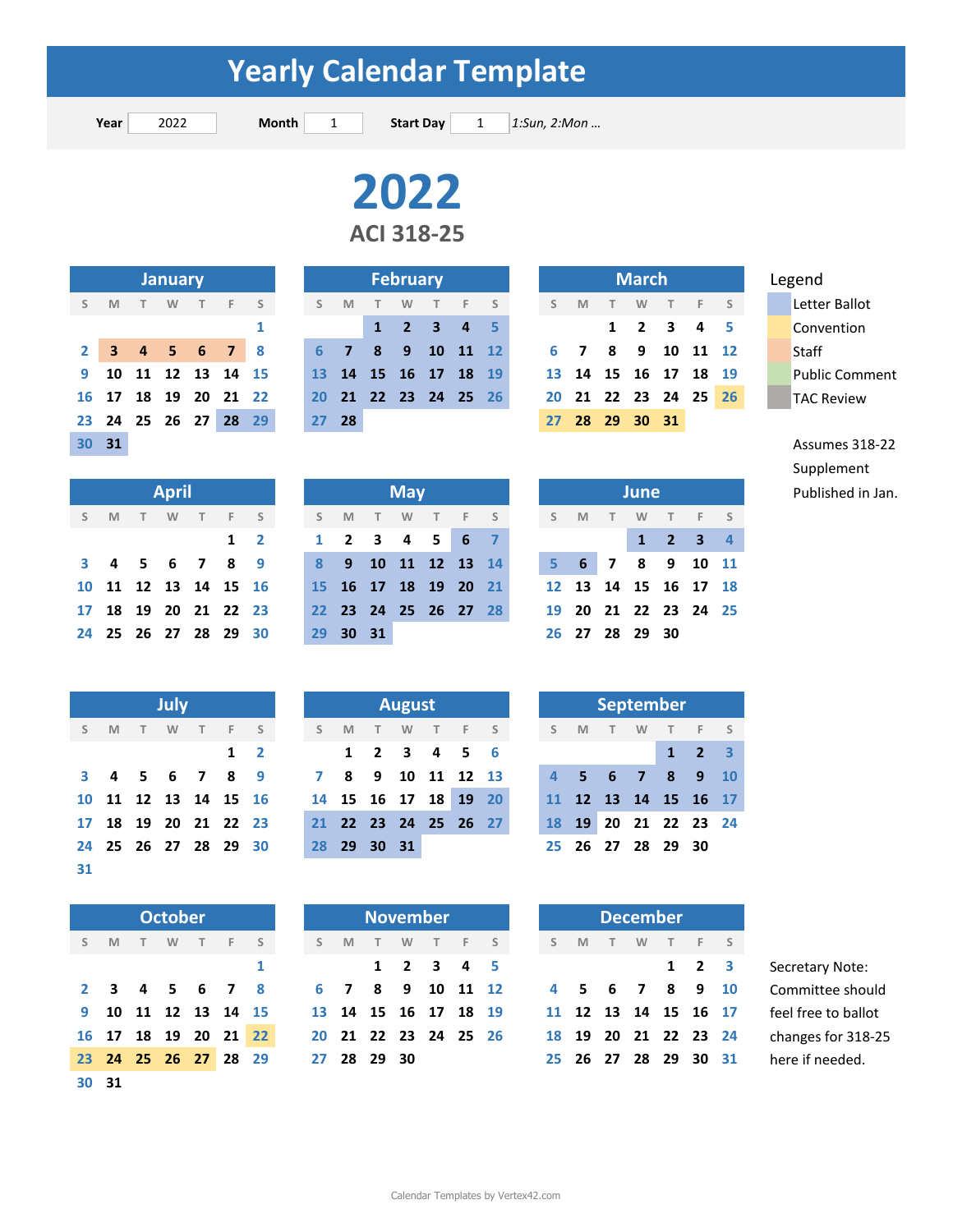**Year** 2023 **Month** 1 **Start Day** 1 *1:Sun, 2:Mon ...* **Start Day** 

**ACI 318‐25 ‐ TAC Review**

|    |       |                      | <b>January</b> |  |  |
|----|-------|----------------------|----------------|--|--|
|    | S M   | TWTFS                |                |  |  |
|    |       | 1 2 3 4 5 6 7        |                |  |  |
|    |       | 8 9 10 11 12 13 14   |                |  |  |
|    |       | 15 16 17 18 19 20 21 |                |  |  |
|    |       | 22 23 24 25 26 27 28 |                |  |  |
| 29 | 30 31 |                      |                |  |  |

|          |      | <b>January</b> |   |                      |                |  |          |                      | <b>February</b> |                             |     |  |    |                   |   | <b>March</b> |                             |  | Legend             |
|----------|------|----------------|---|----------------------|----------------|--|----------|----------------------|-----------------|-----------------------------|-----|--|----|-------------------|---|--------------|-----------------------------|--|--------------------|
| S M      | $-1$ | <b>W</b>       | T |                      | F <sub>S</sub> |  | S M      |                      | W               | T                           | F S |  | S. | M                 | T | W            | T F S                       |  | Letter Ballot      |
|          |      |                |   | 1 2 3 4 5 6 7        |                |  |          |                      |                 | $1 \quad 2 \quad 3 \quad 4$ |     |  |    |                   |   |              | $1 \quad 2 \quad 3 \quad 4$ |  | Convention         |
|          |      |                |   | 8 9 10 11 12 13 14   |                |  |          | 5 6 7 8 9 10 11      |                 |                             |     |  |    |                   |   |              | 5 6 7 8 9 10 11             |  | Staff              |
|          |      |                |   | 15 16 17 18 19 20 21 |                |  |          | 12 13 14 15 16 17 18 |                 |                             |     |  |    |                   |   |              | 12 13 14 15 16 17 18        |  | <b>Public Comn</b> |
|          |      |                |   | 22 23 24 25 26 27 28 |                |  |          | 19 20 21 22 23 24 25 |                 |                             |     |  |    |                   |   |              | 19 20 21 22 23 24 25        |  | <b>TAC Review</b>  |
| 29 30 31 |      |                |   |                      |                |  | 26 27 28 |                      |                 |                             |     |  |    | 26 27 28 29 30 31 |   |              |                             |  |                    |

|    |          | <b>March</b> |                      |              |
|----|----------|--------------|----------------------|--------------|
| S  | <b>M</b> |              | T W T F S            |              |
|    |          | 1            | 2 <sub>3</sub>       | $\mathbf{a}$ |
| 5. |          |              | 6 7 8 9 10 11        |              |
|    |          |              | 12 13 14 15 16 17 18 |              |
| 19 |          |              | 20 21 22 23 24 25    |              |
|    |          |              | 26 27 28 29 30 31    |              |

|                |   |   | <b>April</b> |                   |   |
|----------------|---|---|--------------|-------------------|---|
| S              | M | T | <b>W</b>     | T F S             |   |
|                |   |   |              |                   | 1 |
| 2 <sup>1</sup> |   |   |              | 3 4 5 6 7 8       |   |
| 9              |   |   |              | 10 11 12 13 14 15 |   |
| 16             |   |   |              | 17 18 19 20 21 22 |   |
| 23             |   |   |              | 24 25 26 27 28 29 |   |
| 30             |   |   |              |                   |   |

|              |     |   | July |                   |     |
|--------------|-----|---|------|-------------------|-----|
| S            | M   | T |      | W T F             | S   |
|              |     |   |      |                   | 1   |
| $\mathbf{2}$ | - 3 |   |      | 4 5 6 7           | - 8 |
| 9            |     |   |      | 10 11 12 13 14 15 |     |
| 16           |     |   |      | 17 18 19 20 21 22 |     |
| 23           | 24  |   |      | 25 26 27 28 29    |     |
| 30           | 31  |   |      |                   |     |

|      |                     |                   | <b>October</b> |  |  |
|------|---------------------|-------------------|----------------|--|--|
|      | S M T W T F S       |                   |                |  |  |
| 1    |                     | 2 3 4 5 6 7       |                |  |  |
| 8    |                     | 9 10 11 12 13 1   |                |  |  |
|      | 15 16 17 18 19 20 2 |                   |                |  |  |
| 22 - |                     | 23 24 25 26 27 28 |                |  |  |
|      | 29 30               | - 31              |                |  |  |

|  | <b>April</b> |                      |  |                                 |  | <b>May</b> |                                           |  |
|--|--------------|----------------------|--|---------------------------------|--|------------|-------------------------------------------|--|
|  |              | S M T W T F S        |  | SMTWTFS SMTWTFS                 |  |            |                                           |  |
|  |              |                      |  | 1 2 3 4 5 6                     |  |            |                                           |  |
|  |              |                      |  | 2 3 4 5 6 7 8 7 8 9 10 11 12 13 |  |            |                                           |  |
|  |              | 9 10 11 12 13 14 15  |  | 14 15 16 17 18 19 20            |  |            |                                           |  |
|  |              | 16 17 18 19 20 21 22 |  |                                 |  |            | 21 22 23 24 25 26 27 18 19 20 21 22 23 24 |  |
|  |              | 23 24 25 26 27 28 29 |  | 28 29 30 31                     |  |            |                                           |  |

|   |   |   | July     |        |                      |  |    |                      |      | August |                                     |       |                      |  |   | September            |      |
|---|---|---|----------|--------|----------------------|--|----|----------------------|------|--------|-------------------------------------|-------|----------------------|--|---|----------------------|------|
| S | M | T | <b>W</b> | $\top$ | F <sub>S</sub>       |  |    | S M                  | $-1$ | W      | T                                   | $F$ S |                      |  | M | W                    | $-F$ |
|   |   |   |          |        |                      |  |    |                      |      |        | $1 \quad 2 \quad 3 \quad 4 \quad 5$ |       |                      |  |   |                      |      |
|   |   |   |          |        | 2 3 4 5 6 7 8        |  |    | $6 \quad 7$          |      |        | 8 9 10 11 12                        |       |                      |  |   | 3 4 5 6 7 8 9        |      |
|   |   |   |          |        | 9 10 11 12 13 14 15  |  |    | 13 14 15 16 17 18 19 |      |        |                                     |       |                      |  |   | 10 11 12 13 14 15 16 |      |
|   |   |   |          |        | 16 17 18 19 20 21 22 |  |    |                      |      |        |                                     |       | 20 21 22 23 24 25 26 |  |   | 17 18 19 20 21 22 23 |      |
|   |   |   |          |        | 23 24 25 26 27 28 29 |  | 27 |                      |      |        | 28 29 30 31                         |       |                      |  |   | 24 25 26 27 28 29 30 |      |

|                | <b>October</b> |                |     |  |   |          |                |   | <b>November</b> |                             |  |   |          |  | <b>December</b> |
|----------------|----------------|----------------|-----|--|---|----------|----------------|---|-----------------|-----------------------------|--|---|----------|--|-----------------|
| T.             | <b>W</b>       | $\top$         | F S |  | S | <b>M</b> | $\top$         | W |                 | T F S                       |  | S | <b>M</b> |  | W               |
|                |                | 3 4 5 6 7      |     |  |   |          |                |   |                 | $1 \quad 2 \quad 3 \quad 4$ |  |   |          |  |                 |
|                |                | 10 11 12 13 14 |     |  |   |          |                |   |                 | 5 6 7 8 9 10 11             |  |   |          |  | 4 5 6 7         |
|                |                | 17 18 19 20 21 |     |  |   |          |                |   |                 | 12 13 14 15 16 17 18        |  |   |          |  | 10 11 12 13 14  |
|                |                | 24 25 26 27 28 |     |  |   |          |                |   |                 | 19 20 21 22 23 24 25        |  |   | 17 18    |  | 19 20 21        |
| 1 <sup>1</sup> |                |                |     |  |   |          | 26 27 28 29 30 |   |                 |                             |  |   |          |  | 24 25 26 27 28  |
|                |                |                |     |  |   |          |                |   |                 |                             |  |   |          |  |                 |

|    |                | June        |   |                        |                         |
|----|----------------|-------------|---|------------------------|-------------------------|
| S  | M              | T W         |   | T F S                  |                         |
|    |                |             | 1 | $\overline{2}$         | $\overline{\mathbf{3}}$ |
| 4  | 5 <sup>1</sup> |             |   | 6 7 8 9                | 10                      |
| 11 |                |             |   | 12  13  14  15  16  17 |                         |
| 18 |                |             |   | 19 20 21 22 23 24      |                         |
| 25 |                | 26 27 28 29 |   | 30                     |                         |

|         |                |     | <b>September</b> |     |                   |                         |
|---------|----------------|-----|------------------|-----|-------------------|-------------------------|
| S       | M              | T W |                  | T F |                   | $\sim$ S                |
|         |                |     |                  |     | 1                 | $\overline{\mathbf{2}}$ |
| 3       | $\overline{4}$ |     | 5 6 7            |     | 8                 | q                       |
| $10-10$ |                |     |                  |     | 11 12 13 14 15 16 |                         |
| 17      |                |     |                  |     | 18 19 20 21 22 23 |                         |
| 24      |                |     |                  |     | 25 26 27 28 29 30 |                         |
|         |                |     |                  |     |                   |                         |

|      |              |       | <b>October</b> |                      |            |   |                 |           | <b>November</b> |              |            |                         |                 |           |                |        | <b>December</b> |     |             |             |                  |
|------|--------------|-------|----------------|----------------------|------------|---|-----------------|-----------|-----------------|--------------|------------|-------------------------|-----------------|-----------|----------------|--------|-----------------|-----|-------------|-------------|------------------|
| S    | M            | Т.    | W              | T                    | F.         | S | S.              | M         | $\top$          | W            | T          | F.                      |                 | S.        | M              | $\top$ | W.              |     | F.          | - S         |                  |
| 1    | $\mathbf{z}$ | 3     | 4              |                      | $5\quad 6$ |   |                 |           |                 | $\mathbf{1}$ | $\sqrt{2}$ | $\overline{\mathbf{3}}$ | -4              |           |                |        |                 |     |             | $1 \quad 2$ | Secretary Note:  |
| 8    | 9            | 10    |                | 11 12 13 14          |            |   | 5               | 6         | $\overline{7}$  | 8            | 9          | 10                      | $\overline{11}$ |           | $\overline{a}$ | 5      | -6              | 477 | 8           | - 9         | Document is      |
|      |              |       |                | 15 16 17 18 19 20 21 |            |   | 12 <sup>1</sup> | <b>13</b> | <b>14</b>       | 15 16        |            | $\sqrt{17}$             | 18              | <b>10</b> |                | 11 12  | 13              |     | 14 15 16    |             | essentially done |
|      |              |       |                | 22 23 24 25 26 27 28 |            |   | <b>19</b>       | <b>20</b> | 21 22 23 24     |              |            |                         | 25              | 17        | <b>18</b>      | 19     |                 |     | 20 21 22 23 |             | at this point.   |
| ا 29 |              | 30 31 |                |                      |            |   | 26              | 27        | <b>28</b>       | 29           | 30         |                         |                 | 24        | - 25           | 26     | 27              |     | 28 29 30    |             | No ballots here. |
|      |              |       |                |                      |            |   |                 |           |                 |              |            |                         |                 | 31        |                |        |                 |     |             |             |                  |